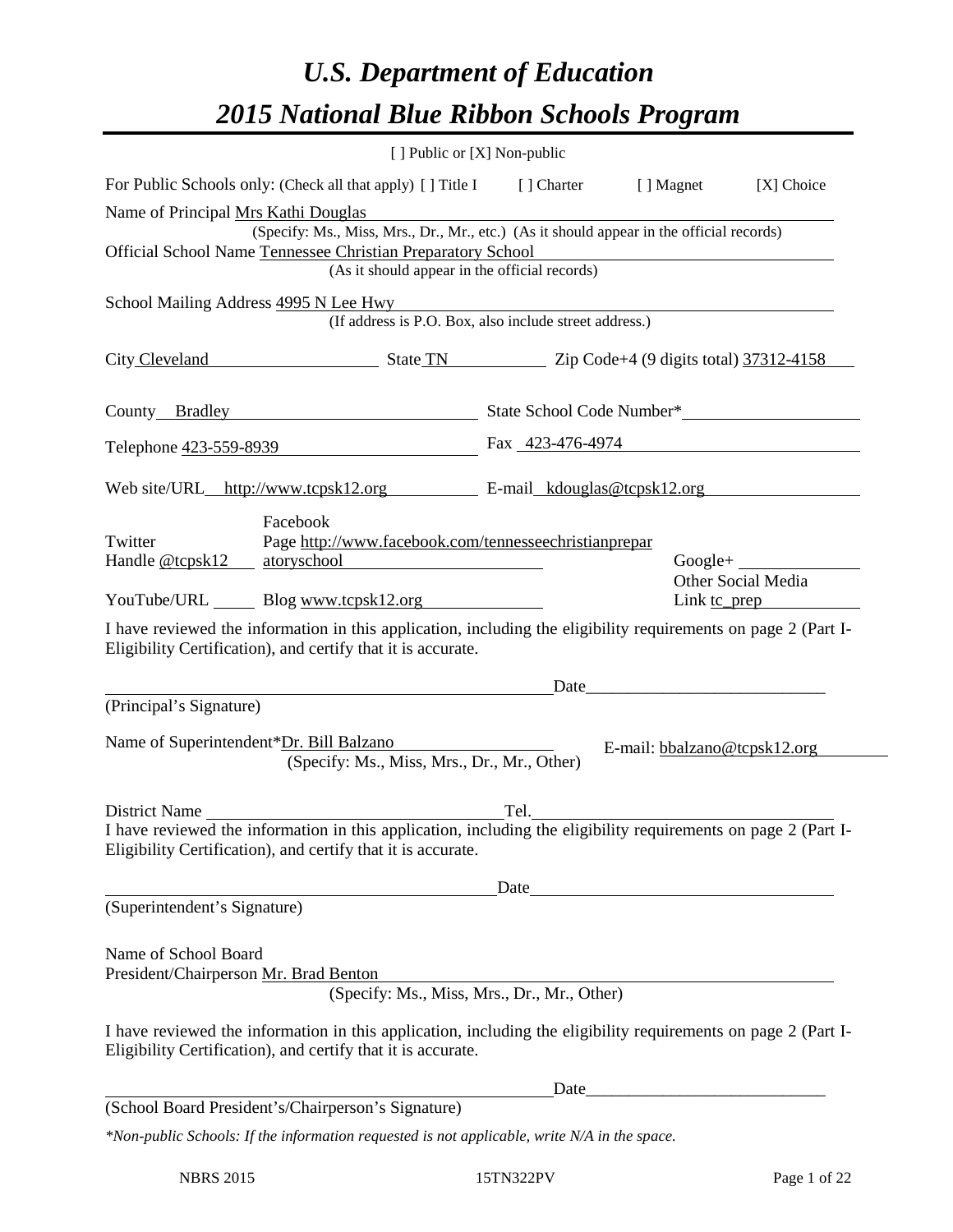#### **Include this page in the school's application as page 2.**

The signatures on the first page of this application (cover page) certify that each of the statements below concerning the school's eligibility and compliance with U.S. Department of Education, Office for Civil Rights (OCR) requirements is true and correct.

- 1. The school configuration includes one or more of grades K-12. (Schools on the same campus with one principal, even a K-12 school, must apply as an entire school.)
- 2. The school has made its Annual Measurable Objectives (AMOs) or Adequate Yearly Progress (AYP) each year for the past two years and has not been identified by the state as "persistently dangerous" within the last two years.
- 3. To meet final eligibility, a public school must meet the state's AMOs or AYP requirements in the 2014-2015 school year and be certified by the state representative. Any status appeals must be resolved at least two weeks before the awards ceremony for the school to receive the award.
- 4. If the school includes grades 7 or higher, the school must have foreign language as a part of its curriculum.
- 5. The school has been in existence for five full years, that is, from at least September 2008 and each tested grade must have been part of the school for the past three years.
- 6. The nominated school has not received the National Blue Ribbon Schools award in the past five years: 2009, 2010, 2011, 2012, or 2013.
- 7. The nominated school has no history of testing irregularities, nor have charges of irregularities been brought against the school at the time of nomination. The U.S. Department of Education reserves the right to disqualify a school's application and/or rescind a school's award if irregularities are later discovered and proven by the state.
- 8. The nominated school or district is not refusing Office of Civil Rights (OCR) access to information necessary to investigate a civil rights complaint or to conduct a district-wide compliance review.
- 9. The OCR has not issued a violation letter of findings to the school district concluding that the nominated school or the district as a whole has violated one or more of the civil rights statutes. A violation letter of findings will not be considered outstanding if OCR has accepted a corrective action plan from the district to remedy the violation.
- 10. The U.S. Department of Justice does not have a pending suit alleging that the nominated school or the school district as a whole has violated one or more of the civil rights statutes or the Constitution's equal protection clause.
- 11. There are no findings of violations of the Individuals with Disabilities Education Act in a U.S. Department of Education monitoring report that apply to the school or school district in question; or if there are such findings, the state or district has corrected, or agreed to correct, the findings.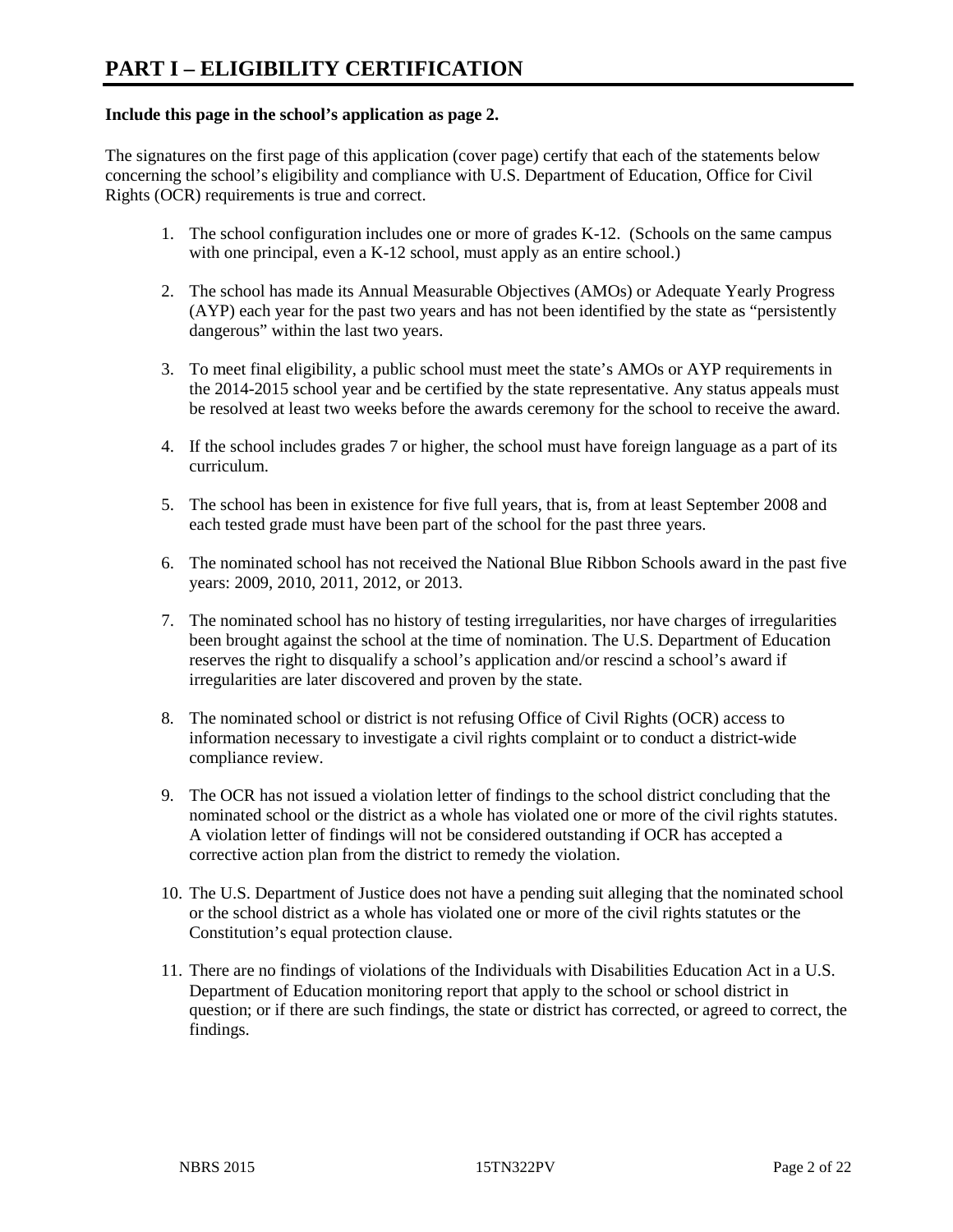# **PART II - DEMOGRAPHIC DATA**

#### **All data are the most recent year available.**

**DISTRICT** (Question 1 is not applicable to non-public schools)

| -1. | Number of schools in the district<br>(per district designation): | $\underline{0}$ Elementary schools (includes K-8)<br>0 Middle/Junior high schools<br>0 High schools |
|-----|------------------------------------------------------------------|-----------------------------------------------------------------------------------------------------|
|     |                                                                  |                                                                                                     |
|     |                                                                  | $0 K-12$ schools                                                                                    |

0 TOTAL

**SCHOOL** (To be completed by all schools)

2. Category that best describes the area where the school is located:

[ ] Urban or large central city [ ] Suburban with characteristics typical of an urban area [ ] Suburban [X] Small city or town in a rural area [ ] Rural

- 3. 11 Number of years the principal has been in her/his position at this school.
- 4. Number of students as of October 1 enrolled at each grade level or its equivalent in applying school:

| Grade                           | # of           | # of Females | <b>Grade Total</b> |
|---------------------------------|----------------|--------------|--------------------|
|                                 | <b>Males</b>   |              |                    |
| <b>PreK</b>                     | 0              | $\Omega$     | 0                  |
| K                               | 7              | 10           | 17                 |
| $\mathbf{1}$                    | 5              | 8            | 13                 |
| $\mathbf{2}$                    | $\overline{4}$ | 14           | 18                 |
| 3                               | 11             | 12           | 23                 |
| 4                               | 8              | 8            | 16                 |
| 5                               | 16             | 8            | 24                 |
| 6                               | 0              | 0            | $\theta$           |
| 7                               | 0              | 0            | 0                  |
| 8                               | 0              | 0            | 0                  |
| 9                               | 0              | 0            | $\theta$           |
| 10                              | 0              | 0            | 0                  |
| 11                              | 0              | 0            | 0                  |
| 12                              | 0              | 0            | 0                  |
| <b>Total</b><br><b>Students</b> | 51             | 60           | 111                |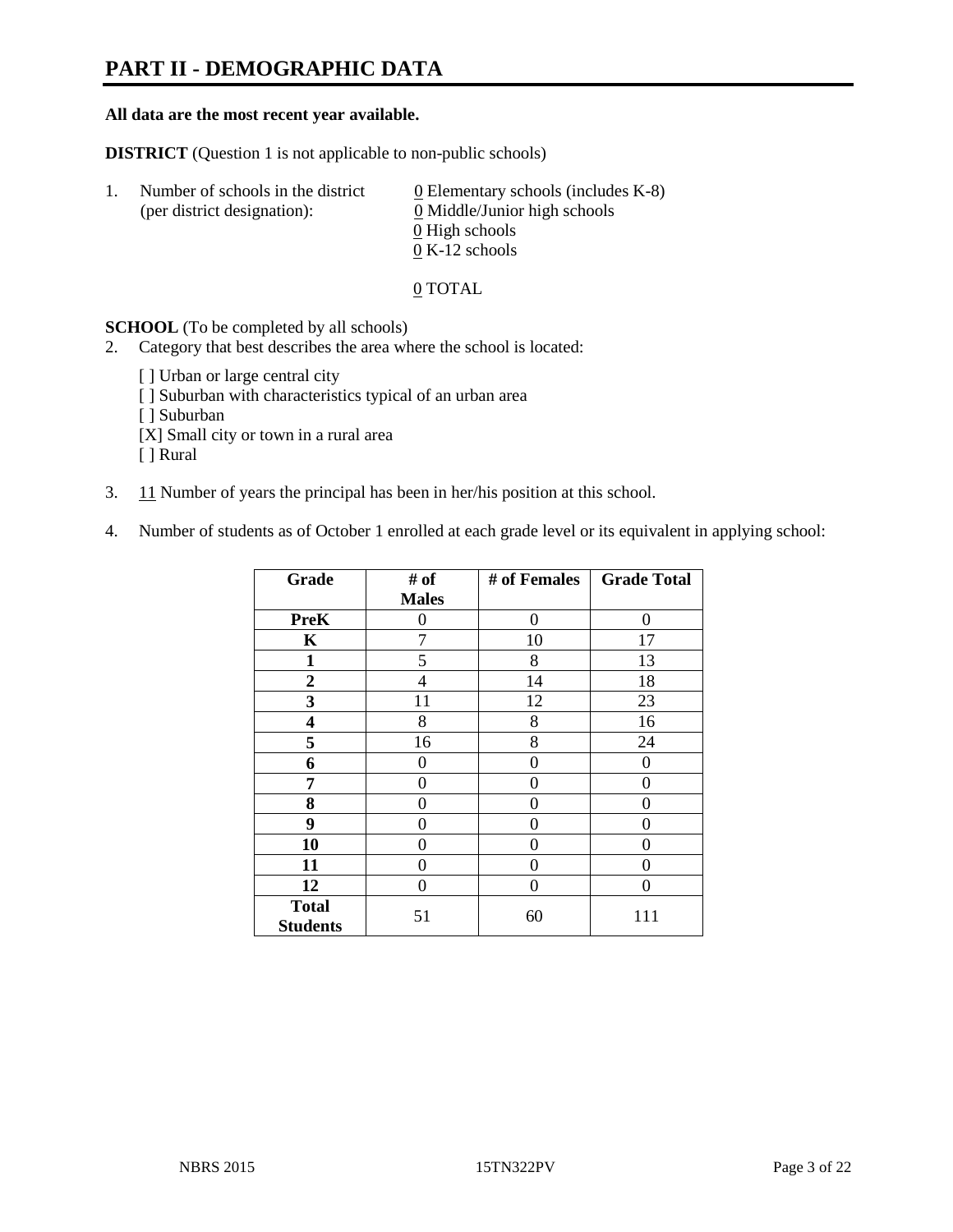5. Racial/ethnic composition of  $\qquad \qquad \underline{0}$  % American Indian or Alaska Native the school: 0 % Asian

 % Black or African American % Hispanic or Latino % Native Hawaiian or Other Pacific Islander 92 % White % Two or more races **100 % Total**

(Only these seven standard categories should be used to report the racial/ethnic composition of your school. The Final Guidance on Maintaining, Collecting, and Reporting Racial and Ethnic Data to the U.S. Department of Education published in the October 19, 2007 *Federal Register* provides definitions for each of the seven categories.)

6. Student turnover, or mobility rate, during the 2013 - 2014 year: 4%

This rate should be calculated using the grid below. The answer to (6) is the mobility rate.

| <b>Steps For Determining Mobility Rate</b>         | Answer |
|----------------------------------------------------|--------|
| $(1)$ Number of students who transferred to        |        |
| the school after October 1, 2013 until the         |        |
| end of the school year                             |        |
| (2) Number of students who transferred             |        |
| <i>from</i> the school after October 1, 2013 until |        |
| the end of the 2013-2014 school year               |        |
| (3) Total of all transferred students [sum of      |        |
| rows $(1)$ and $(2)$ ]                             |        |
| (4) Total number of students in the school as      | 114    |
| of October 1                                       |        |
| $(5)$ Total transferred students in row $(3)$      | 0.035  |
| divided by total students in row (4)               |        |
| $(6)$ Amount in row $(5)$ multiplied by 100        |        |

7. English Language Learners (ELL) in the school:  $0\%$ 

Number of non-English languages represented: 0 Specify non-English languages:

0 Total number ELL

8. Students eligible for free/reduced-priced meals:  $0\%$ 

Total number students who qualify:  $\qquad 0$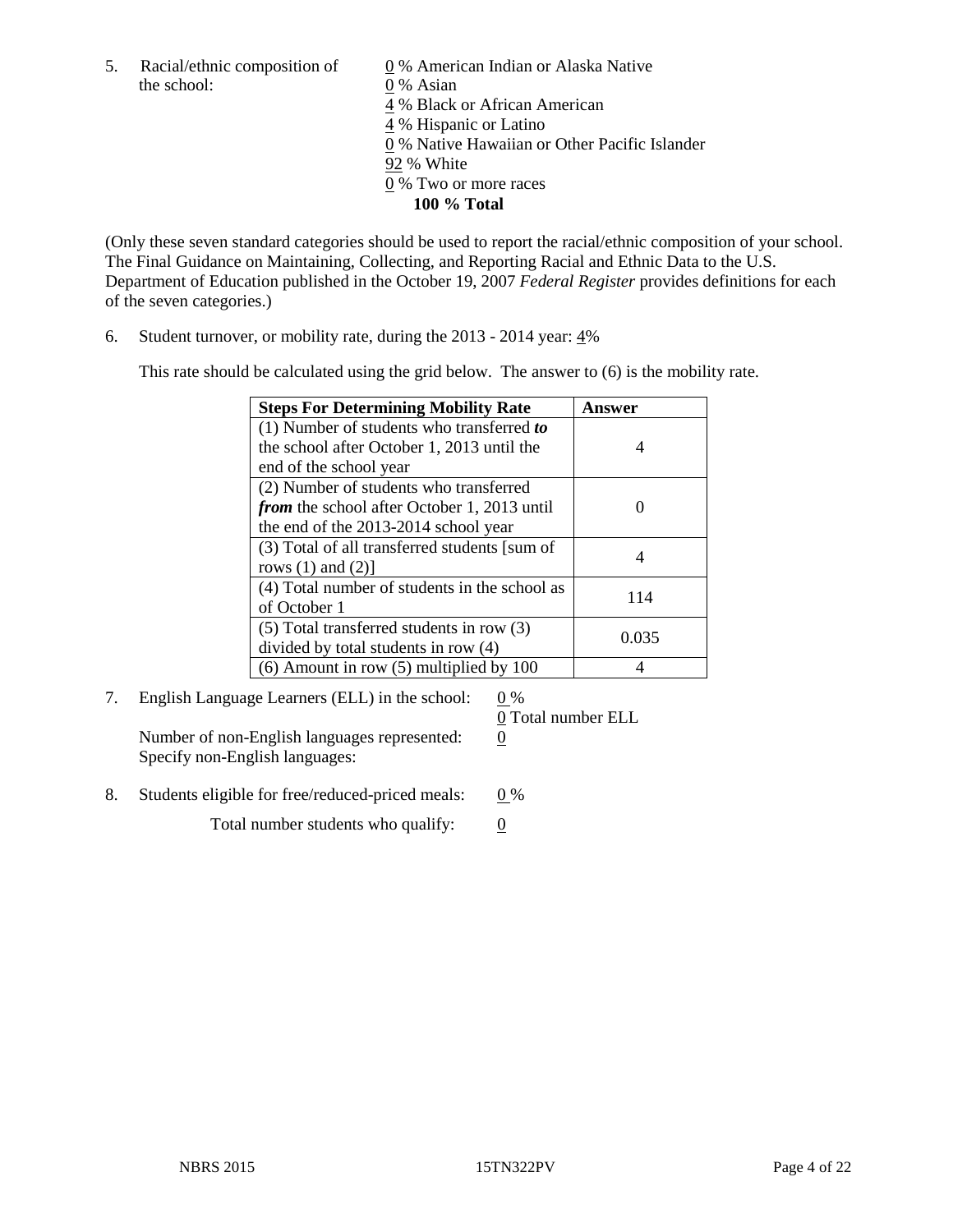0 Total number of students served

Indicate below the number of students with disabilities according to conditions designated in the Individuals with Disabilities Education Act. Do not add additional categories.

| 0 Autism                | $Q$ Orthopedic Impairment                     |
|-------------------------|-----------------------------------------------|
| 0 Deafness              | 4 Other Health Impaired                       |
| 0 Deaf-Blindness        | 0 Specific Learning Disability                |
| 0 Emotional Disturbance | $\underline{0}$ Speech or Language Impairment |
| $Q$ Hearing Impairment  | 0 Traumatic Brain Injury                      |
| 0 Mental Retardation    | 0 Visual Impairment Including Blindness       |
| 0 Multiple Disabilities | 1 Developmentally Delayed                     |
|                         |                                               |

10. Use Full-Time Equivalents (FTEs), rounded to nearest whole numeral, to indicate the number of personnel in each of the categories below:

|                                       | <b>Number of Staff</b>      |
|---------------------------------------|-----------------------------|
| Administrators                        |                             |
| Classroom teachers                    | 6                           |
| Resource teachers/specialists         |                             |
| e.g., reading, math, science, special | $\mathcal{D}_{\mathcal{A}}$ |
| education, enrichment, technology,    |                             |
| art, music, physical education, etc.  |                             |
| Paraprofessionals                     | $\mathfrak{D}$              |
| Student support personnel             |                             |
| e.g., guidance counselors, behavior   |                             |
| interventionists, mental/physical     |                             |
| health service providers,             |                             |
| psychologists, family engagement      |                             |
| liaisons, career/college attainment   |                             |
| coaches, etc.                         |                             |
|                                       |                             |

11. Average student-classroom teacher ratio, that is, the number of students in the school divided by the FTE of classroom teachers, e.g.,  $22:1$  8:1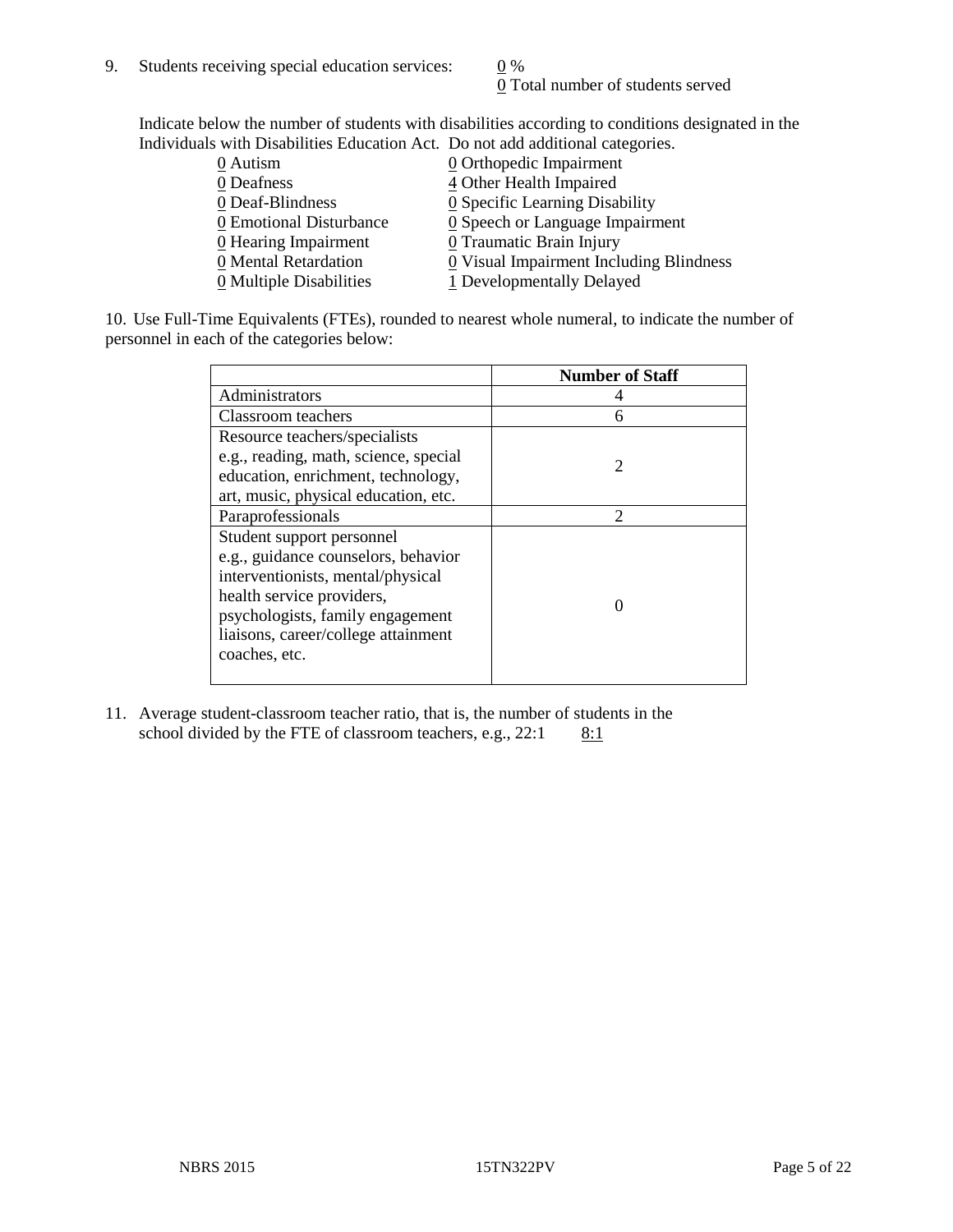12. Show daily student attendance rates. Only high schools need to supply yearly graduation rates.

| <b>Required Information</b> | 2013-2014 | 2012-2013 | 2011-2012 | 2010-2011 | 2009-2010 |
|-----------------------------|-----------|-----------|-----------|-----------|-----------|
| Daily student attendance    | 96%       | 95%       | 96%       | 95%       | 95%       |
| High school graduation rate | $9\%$     | 0%        | 0%        | 9%        | 0%        |

#### 13. **For schools ending in grade 12 (high schools)**

Show percentages to indicate the post-secondary status of students who graduated in Spring 2014

| <b>Post-Secondary Status</b>                  |    |
|-----------------------------------------------|----|
| Graduating class size                         |    |
| Enrolled in a 4-year college or university    | 0% |
| Enrolled in a community college               | 0% |
| Enrolled in career/technical training program | 0% |
| Found employment                              | 0% |
| Joined the military or other public service   | 0% |
| Other                                         |    |

14. Indicate whether your school has previously received a National Blue Ribbon Schools award. Yes No X

If yes, select the year in which your school received the award.

15. Please summarize your school mission in 25 words or less: TCPS provides a quality college preparatory education from a Christian worldview and equips students for tomorrow's challenges by educating the mind and the soul.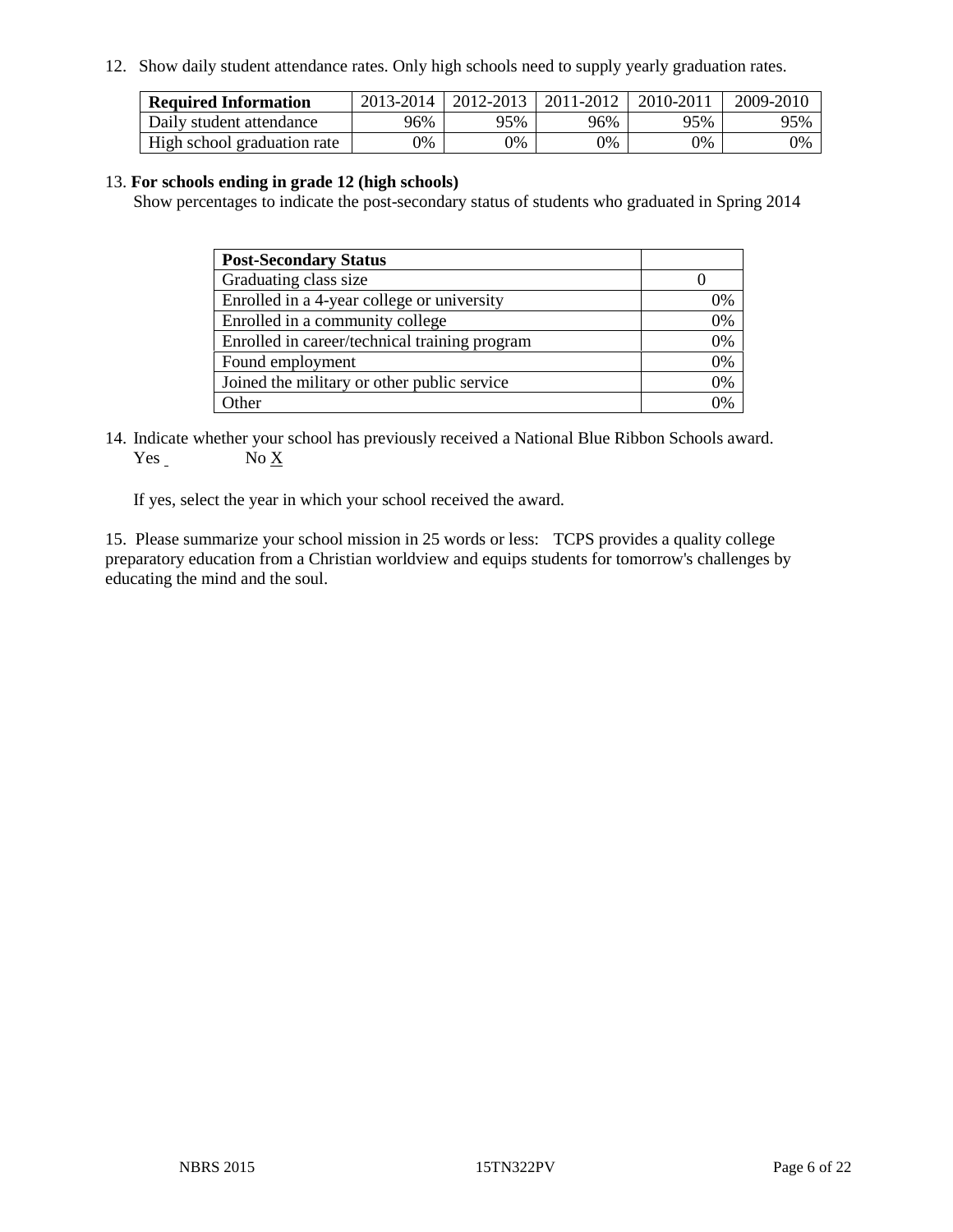# **PART III – SUMMARY**

Tennessee Christian Preparatory School is a co-educational school located in Cleveland, Tennessee. This application is for the Lower School grades  $3 - 5$ , though the school is a Pre-School through grade 12 program. The school has existed since 1997. However, 5 years ago the school leadership and parent community determined to change the mission and vision of the school and to develop an outstanding educational program. School leaders, parents, and community members came together to form committees to evaluate, renew and or replace curriculum, policies, and even the school ethos, to ensure the development of an excellent academic preparatory program for current and future students. At that time the name was changed from Tennessee Christian Academy to Tennessee Christian Preparatory School.

Through parent forums and surveys as well as numerous open discussions, new mission and vision statements were developed; in addition, five (5) Core Values were emphasized and placed in the handbooks and policy manuals. The Vision for the school is Tennessee Christian Preparatory School will serve students and families by providing a quality college preparatory education from a Christian worldview. The Mission statement follows: Tennessee Christian Preparatory School provides a quality college preparatory education, from a Christian worldview, and equips students for tomorrow's challenges by educating the mind and the soul.

The school's Core Values include: Academic Excellence- the belief in presenting a community of learning so that each student is provided support to maximize his or her learning potential. Christ-Centered- it is the goal of this school community to follow the example of Christ in the way He served, the way He taught, the way He loved, and the manner in which He lived. Fiscal Responsibility- the school will value the financial gifts that come to the school through tuition, donations, and fundraisers and will strive to wisely use those funds in such a way as to honor Christ and to serve this school community with care and concern for the well-being of each member of the school family. Outreach- the belief in providing the school family opportunities to serve others by modeling Christ's servanthood to those within the school and within the surrounding community. Student Leadership- the school values training students to prepare for leadership positions in the community, in business and industry, and in the church.

In the fall of 2011, the accreditation process through AdvancEd (SACS) was begun. Accreditation was awarded in May of 2012 with the following commendations:

1. The vision, mission, and purpose of Tennessee Christian Preparatory School are clearly stated, are predominantly displayed throughout the school and are understood by its stakeholders.

2. TCPS uses multiple and diverse methods of communication and collaboration with all stakeholder groups to not only disseminate information but also gain input and advice. "They listen."

3. The climate or atmosphere of the school is one of safety, warmth and genuine care for each individual within its community.

4. The strength, professionalism and educational leadership of the school's administrative team set the tone and direction of the school.

5. The stewardship and optimal use of the facilities and resources provided to the school is outstanding.

Accreditation became a springboard for Continuous Improvement; in fact, a Director of Continuous Improvement was secured who consistently monitors opportunity for improvement, in servicing, better parent/school communication, program growth and improvement.

The school is located at the foothills of the Blue Ridge Mountains and serves a diverse population of families from professionals and blue collar families. Approximately, 70% of the students receive tuition assistance or discounts. In addition, the school awards several minority scholarships each year to community minority students. This results from the school's commitment to diversity and outreach.

School administrators and staff have and are serving in various community organizations. Currently, Administrators serve on the local Chamber of Commerce Education Committee, in leadership in the Allied Arts of Bradley/Cleveland, TN, with Mainstreet Cleveland, an organization dedicated to the beautification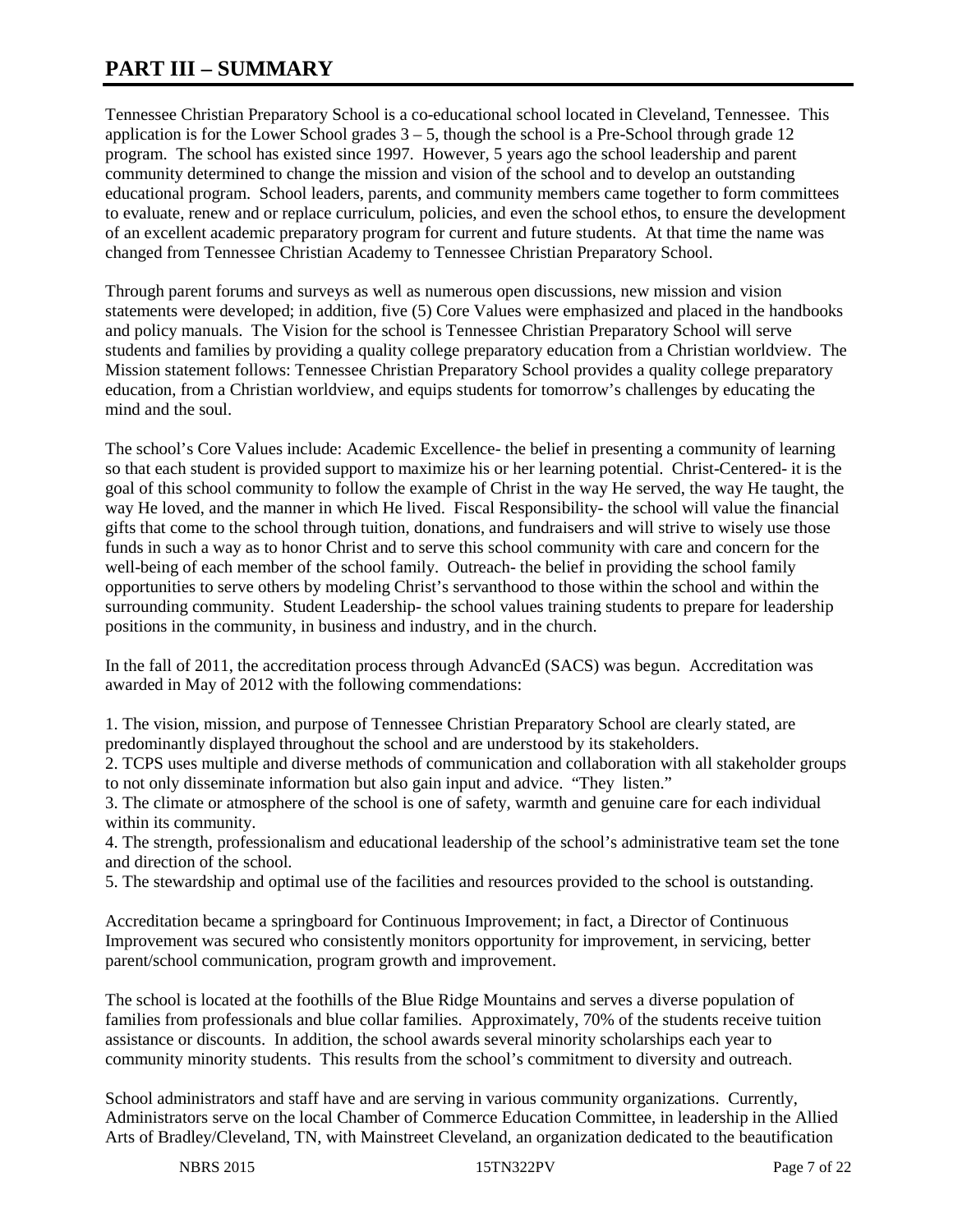and economic development of our community and various social service organizations such as Rotary, International, Junior Achievement, etc. This service to the community is intentional and serves to ensure that our school is an asset to the community.

The school's high academic achievement while serving a diverse socioeconomic population, as well as our 100% graduation rates, indicate that the school is eligible for consideration of National Blue Ribbon status.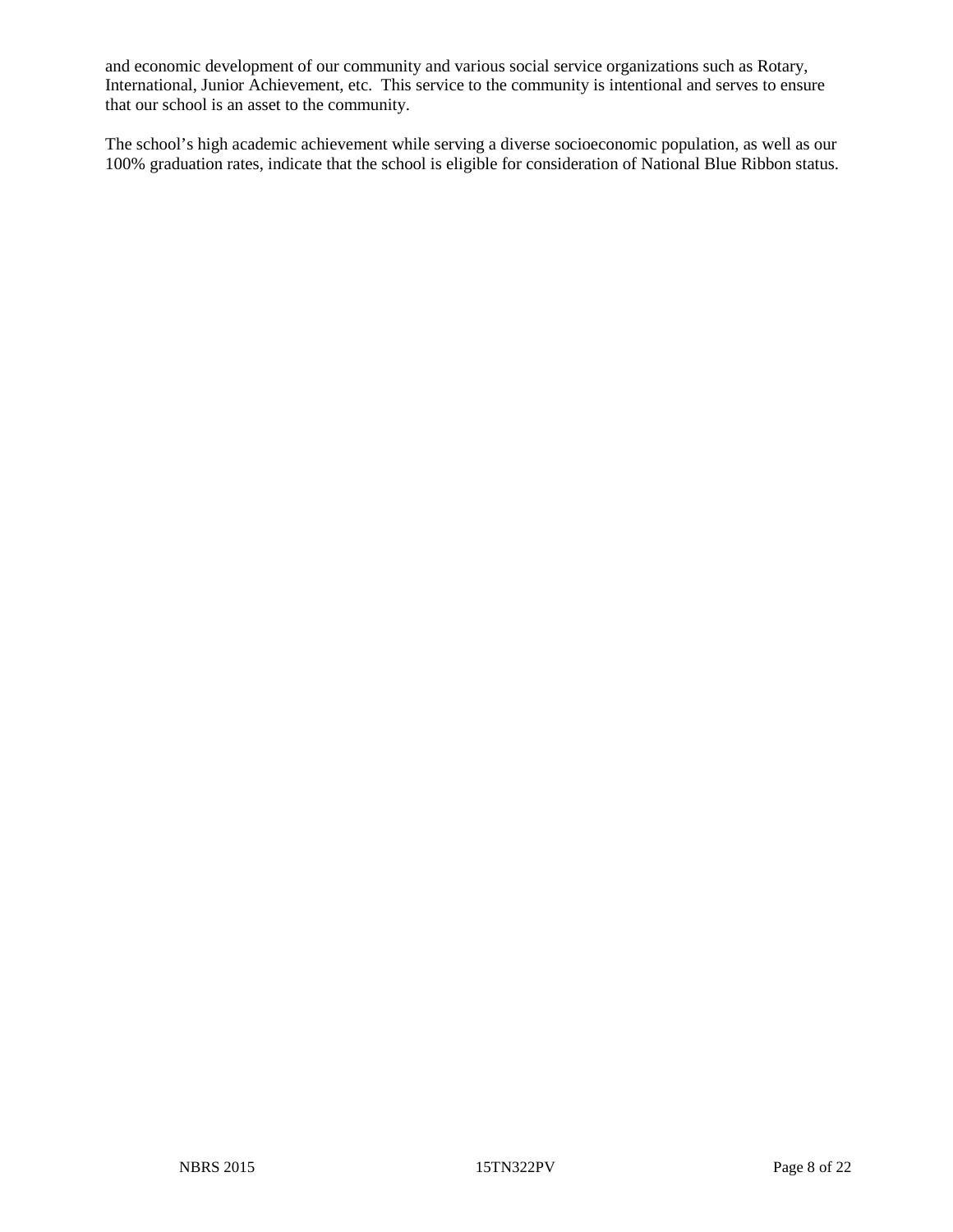# **1. Core Curriculum:**

Tennessee Christian Preparatory School is dedicated to providing the opportunity for student success and mastery in all essential knowledge and skill areas. The Tennessee Core Curricular Standards are the basic foundation for learning at TCPS, however, it is recognized that the standards are simply a starting point. Teachers approach the standards with high expectations for all students. These standards are a guideline. Faculty, administrators and staff at TCPS promote and maintain academic rigor as it pertains to the daily academic life of each student.

The English/Language Arts program at TCPS is a cornerstone in ensuring success in all content areas. The foundation of the reading program is the principles of balanced literacy. The educational career of a student is based upon establishing the essential components of a balanced literacy program which include the read aloud, guided reading, shared reading, independent reading, and word study. Once the foundation has been laid, teachers add in the study of etymology. TCPS uses an enhanced Spelling Curriculum called Wordly Wise. Students have the opportunity to study the complexity of a word as opposed to just its phonetic spelling. The language of origin is emphasized in deciphering how to spell a word. Instruction in the multiple definitions of a word as well as part of speech help increase vocabulary which enriches the writing components of the curriculum. This systematic approach to Reading allows students the necessary tools to master the mechanics and linguistics of Reading no matter the learning style or ability.

The other foundational component is the mathematical curriculum and instruction. Students in Kindergarten through Fifth grade use the Saxon curriculum. All students are taught to use mental math when solving ciphering type problems and reasoning abilities to solve reading related problems. An early experience that attaches math patterns to songs and chants is common practice; this crosses over grade levels. The math program at TCPS takes a cyclical approach. As one new concept is being taught, other foundational concepts are in a constant review.

Students working above grade level attend math class beyond the traditional grade. Students having difficulty in math are able to work below grade level while maintaining their grade level for other subjects. This program is called "Math on the Move". This program is made possible through the collective efforts of the Lower School teachers by having math for the same amount of time and at the same time each day. TCPS is able to individualize student learning through this program to ensure that all students are achieving maximum potential.

At TCPS, the students have the opportunity to learn science through the kinesthetic approach in a science lab. Students learn the components of scientific investigation and have the opportunity to explore through dissections and science projects. This ability to practice the concepts learned in science, allows students to place themselves in the middle of the learning and encourages self-discovery.

The social science curriculum focuses upon four aspects: history, geography, economics and civics. The instructional approach to history is project based learning. Student projects include Native American dwelling, visitors to talk about "Days of Yore", the "Market Place"-where students develop a product, a business plan, and have the opportunity to sell this product to the other students in the school. Students work in groups to build replicas of the Hebrew Tabernacle. Tennessee History is incorporated in a project that crosses curricular barriers through the joint efforts of the Media Specialist, the classroom teacher, the Music teacher and the Technology teacher working with the students to create a notebook which represents various aspects of Tennessee.

# **2. Other Curriculum Areas:**

Achieving high academic goals is undergirded with an emphasis on specialty classes. These classes include Physical Education, Spanish, Media/Library, Art, Technology, and Music. TCPS celebrates the Visual and Performing Arts by providing the students with opportunity to take guitar, voice and ballet instruction on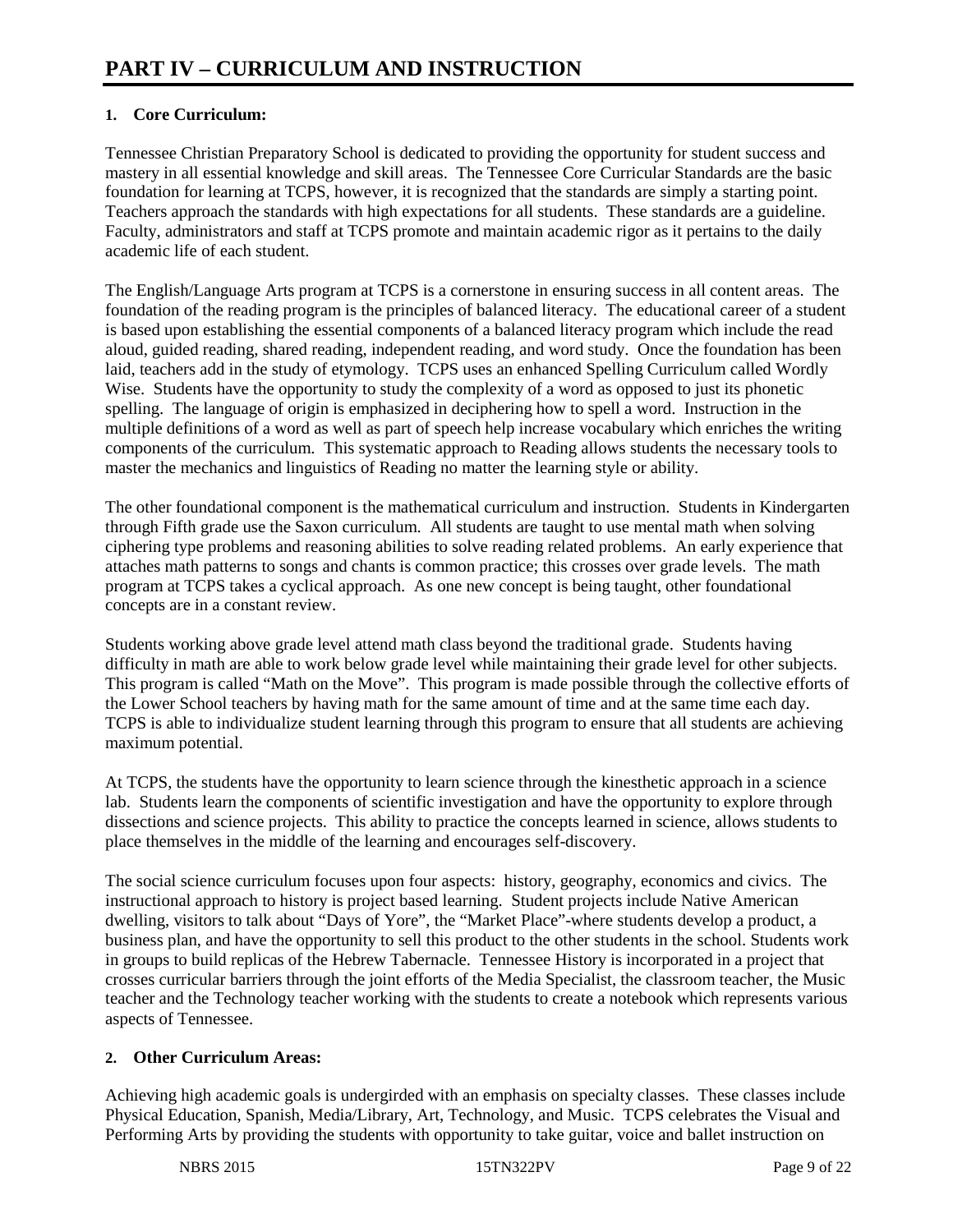campus during and after school. An annual Fine Arts Festival showcases the talents of the students through projects completed during Art classes, a ballet performance as well as a musical performance. Symphony and Ballet performances are annual field trips used to enhance the students' fine arts experience.

Students participate in Physical Education for thirty minutes twice a week; health is incorporated into the Physical Education program on a bimonthly basis.

In a global economy, it is essential for students to be at least bi-lingual in their conversation. It is for this fact that every student participates in Spanish instruction twice a week for thirty minutes. The cross curricular of this class is emphasized during the language arts portion of the regular education classes specifically during the word origins section.

TCPS emphasizes the importance of books and the quality of research achieved through this type of media. Students participate in library class twice a week for thirty minutes. Students are encouraged to read for pleasure, information, research, or simply for the fun of reading.

Studying the masters is the emphasis of the art program. Students participate in art instruction once a week for 45 minutes the entire year. The art instructor begins with the simplistic design of the color wheel and extends the instruction to the complexity of overlapping colors and mediums.

This approach mirrors the instructional method in the classrooms during the Reading portion of the day. Instruction goes from the simple, this is a letter, to the complex, and the letter makes a sound, a word, a sentence, story, and finally a book. The "book" in Art class represents the finished product produced by the student. This sequence is emphasized throughout each of the methodologies taught from the point of view of the Masters. The students are given the opportunity to showcase their artistic abilities during the Fine Arts Festival in spring.

The use of technology is of the utmost importance to the staff, faculty, administration, and parents. Each classroom is equipped with Google Chromecast in order to enhance the educational experience for all of the students. The faculty is able to use the applications from Google for Education products to reinforce any concept presented to the students from telling time, to the mechanics of an eagle's flight. Each student receives a Google TCPS email account and is taught the aspects of the Google Ecosystem during Technology class twice a week for thirty minutes each. Each student has access to a 1-to-1 Chromebook lab and the faculty has the ability to check out the Chromebooks for additional classroom use. Students practice hand placement skills, type book reports, conduct research for history and science projects, and learn the mechanics of a computer during their Technology class. The upper level students present a Power Point selection from their own design to their classmates.

Music is the heart of the soul which is the foundation in the TCPS mission statement, "by educating the mind and the soul". Students are given the avenue to express themselves through music twice a week for thirty minutes each. Additional opportunity for music is available to those students who wish to sing in the Lower School Chorus. The Chorus performs on a regular basis at community events.

At the center of the curriculum is Biblical instruction. TCPS is an inter-denominational school which emphasizes the truths found within the Bible and relates them to the students' lives. A character education program correlates with the bible verses the students learn in class each month. Students are taught from a Christian worldview perspective. Bible is not restrained to a particular time of day but is woven into the fabric of every subject presented to the students. Through this type of teaching, students are taught to look beyond themselves and into the world around them.

# **3. Instructional Methods and Interventions:**

A rigorous curriculum with high expectations for students to learn is the heart of Tennessee Christian Preparatory School's success. Faculty, students, administration, and parents are vested partners in the curriculum and understand that instruction is driven by the needs of the students.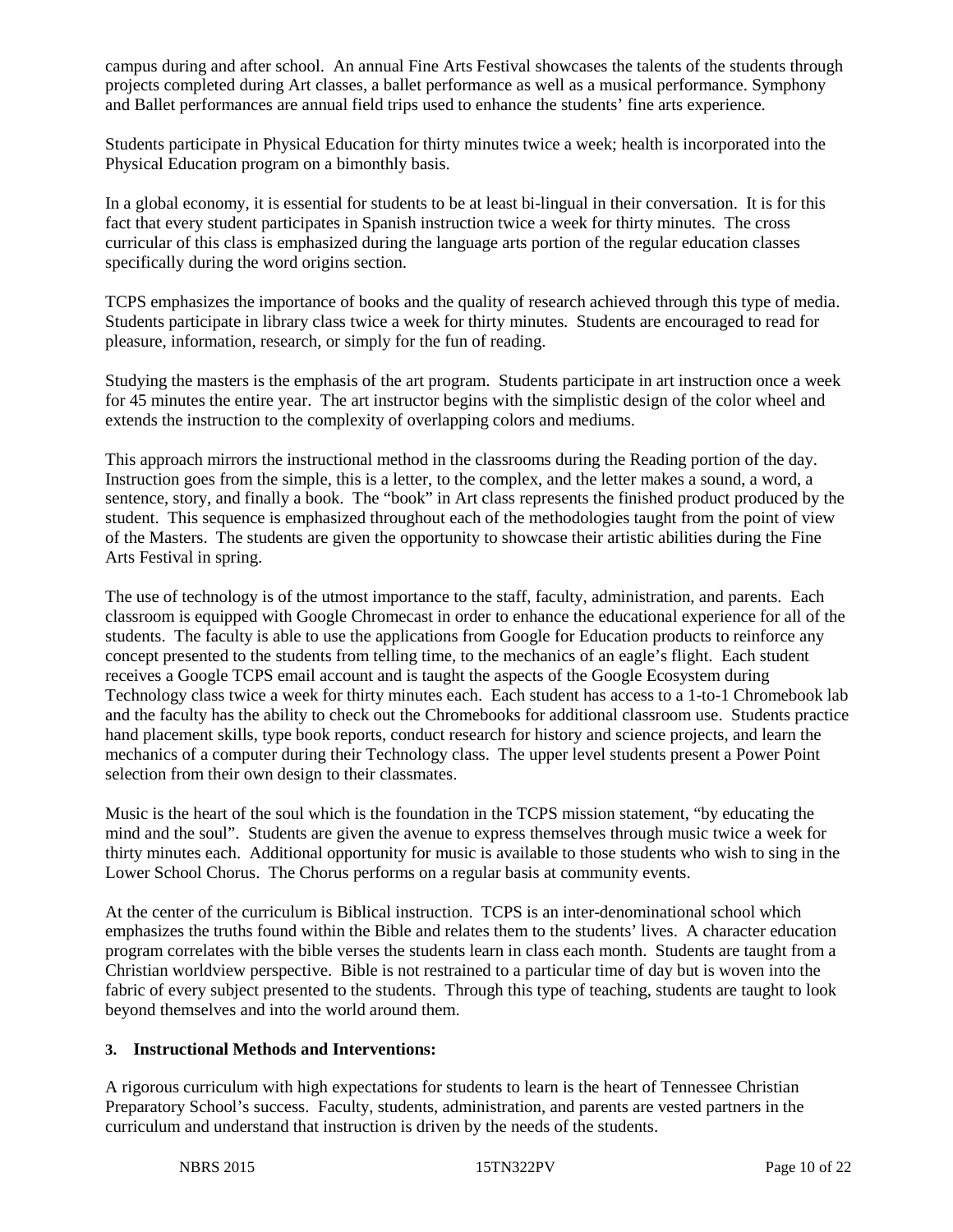TCPS faculty believes that all students can learn. It is this mantra that drives educational decisions. Students are exposed to a variety of teaching methodologies i.e., differentiated instruction, problem based learning, explicit instruction, technology based support, etc. Faculty delivers the information in the form the student learns best. It is through this variety that students at TCPS have achieved tremendous success.

Math on the Move is a program that enhances math instruction for those students who excel in math as well as those students who struggle. All grades schedule math at the same time allowing students to move cohesively up or down a grade, whichever the case may be, to receive math instruction. This program aids the faculty to meet the students' academic needs while addressing a students' emotional/social need to stay within grade level for all other instruction.

Research indicates that peer teaching is good educational practice. The Reading Connect Program allows students in Middle School to come to Lower School classrooms and help those students with reading projects (book reports, dioramas, and literacy posters), reading difficulties, or simply experiencing the joy of reading aloud to one another.

Three years ago, upon examination of SAT scores, teachers noticed that reading comprehension needed to be strengthened across grade levels, therefore a supplemental instructional strategy was set into place. This strategy focuses upon students dissecting a reading passage, much like the dissection in science. Students read a passage, decide its tone, theme, purpose and then using inference skills discover the various nuances of the passage. Success has been seen in Reading comprehension and in problem solving in Math, reasoning abilities in Science, and the ability to see beyond the obvious in Social Studies.

Technology is woven into all teaching methods. It is a natural extension. All classrooms have Google Chromecast in the rooms and all students have a TCPS Gmail account.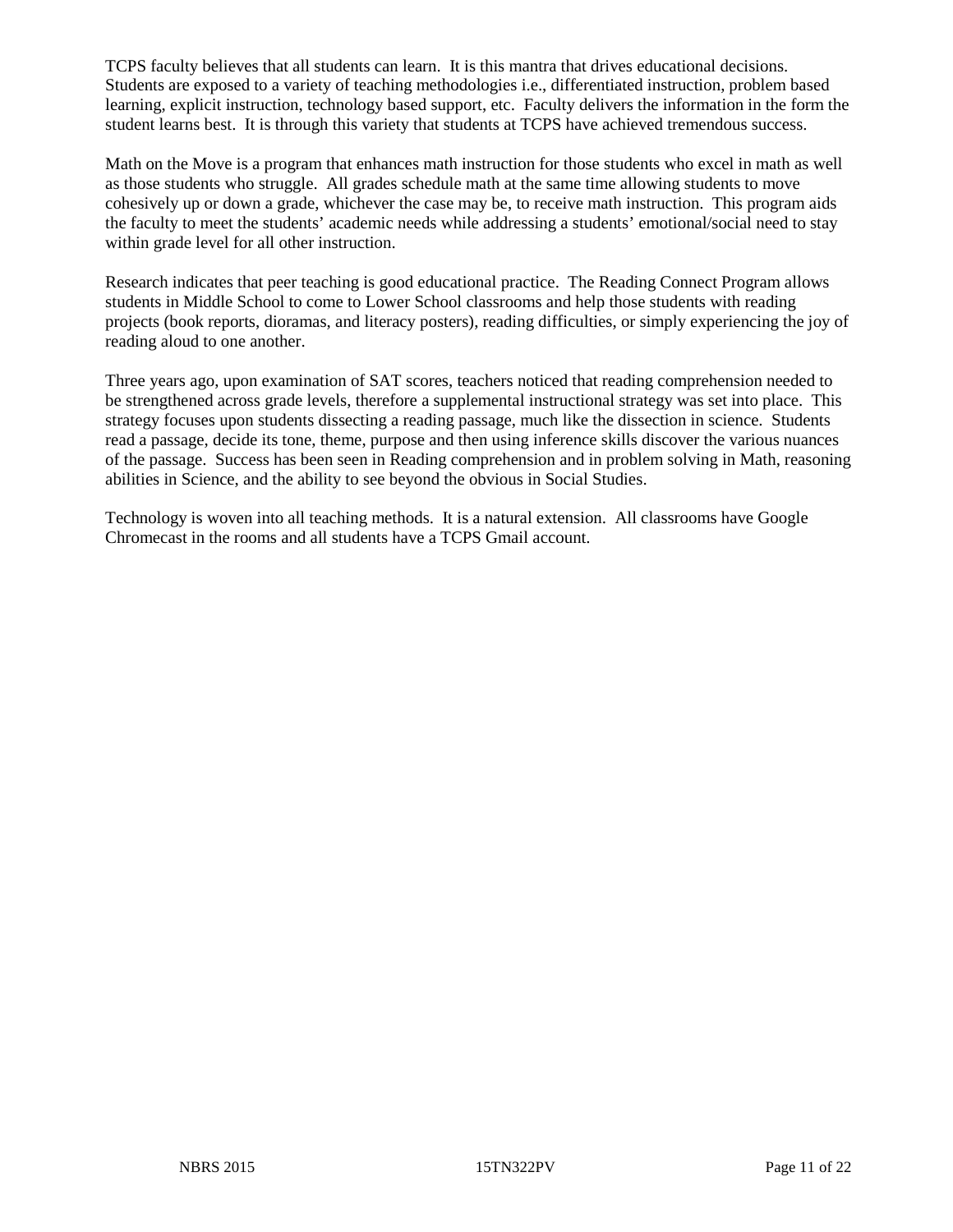#### **1. Assessment Results Narrative Summary:**

Test data demonstrates a strong academic program. There is a consistency in excellent performance because of high validity in researched-based teaching strategies.

As the number of students being tested increases, the faculty adjusts instruction in the classroom to support varying learning styles. The result of this proactive approach is confirmed with the consistency of high scores from year to year. Subtle personality differences among classes are a contributing factor to the variance in scores.

Curricular choices are based on test data. According to the data, one can see a slight rise in scores when different reading methodology are adopted. The slight difference in math scores occurred during the time Math on the Move was introduced. TCPS is always in an evolutionary state. The faculty and administration believe that without change an organism will stop growing. The data tables show that TCPS is in fact growing in test scores and class size.

Varying class size from year to year impacts test scores. TCPS continually strives to reduce any achievement gap between class size by individualizing student learning through programs such as Reading Connect, the 1-1 Chromecast, and Math on the Move. Through these endeavors student achievement continues to rise regardless of the class size.

The test data shows that the program at Tennessee Christian Preparatory School is consistent, stable, and strong.

#### **2. Assessment for Instruction and Learning and Sharing Assessment Results:**

Students take the Stanford Achievement Test (SAT) annually. Teachers analyze data from the SAT and determine school goals for the upcoming year. Teachers use this same data to set classroom goals. Parents and students are informed of each set of goals. Trends derived from this data partially determine student success as well as school performance. While the SAT provides a global measure for student success, a variety of assessments is also used to measure academic success.

Annual baseline exams are given in Math and Language Arts. Project based assessments occur two to three times a year. Portfolios are used along with rubrics. Event based projects are used to determine mastery as well as the ability to apply knowledge. During an annual multicultural week each classroom studies an aspect of a country and presents in front of the faculty, administrators, students, parents, and community.

Science Week occurs in late winter. Students have the opportunity to explore science on a higher level. The Upper School science teacher conducts science classes for that week allowing students to explore the various realms of science. Dissections are a fun part of the week.

Academic success is determined through grades, beginning of the year assessments, projects, events, end of the year assessments and standardized testing. This combination of assessments allows faculty to determine the success of each student.

Parents along with the principal are informed when a student achieves below a 70 on any assignment. The principal speaks with the student, teacher, and parent about the deficiency before it becomes a pattern. Thus, parents are informed of a student's struggle with certain concepts so that it can be corrected prior to going on to other concepts.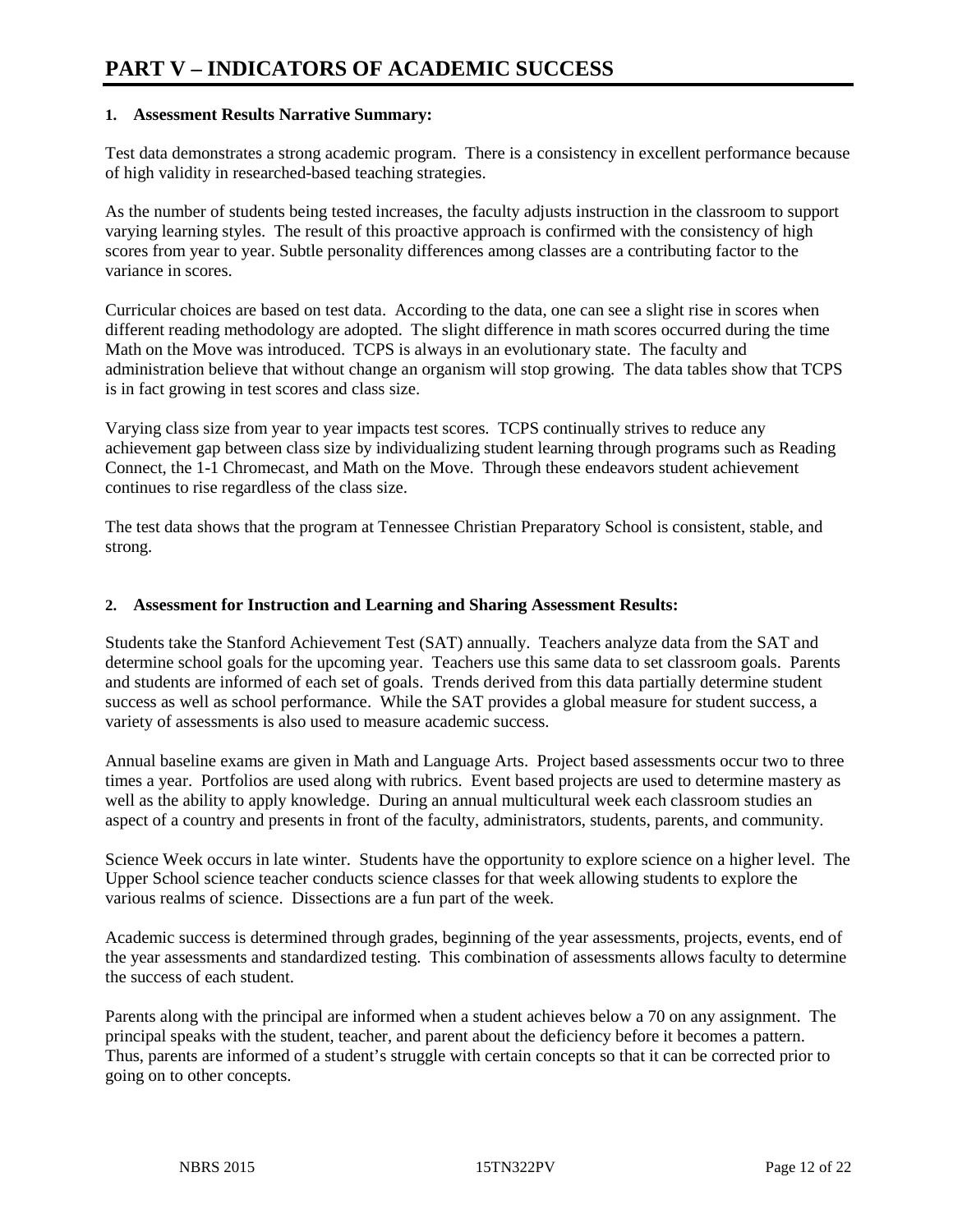## **1. School Climate/Culture**

At the heart of the school climate at TCPS is the weekly chapel service that is conducted. Students come together along with faculty and parents to refresh themselves for the week. Chapel services engage the students through song, interactive lessons, and prayer. Students are honored for achievements during the service. Students are challenged to be stretched outside their comfort zone when asked to speak to the school during chapel. The climate of TCPS motivates students to do their best in all areas of life.

The atmosphere created during this weekly service assists in the everyday life of school. Students are challenged in a caring and nurturing environment to be their very best. Students feel safe to explore beyond their knowledge base and to stretch knowing that any faculty member or administrator is there to help them along their way. Each faculty member knows and calls every student by name. The principal greets the students each morning as they arrive to school and wishes them a good afternoon as they leave. Students who have come to TCPS introverted or shy have been transformed into confident young men and young women. The principal and faculty spend time in prayer over each of the students. It is not unusual to see the principal praying with a student who has been hurt or who is sick in order to calm the student so that proper care may be given.

Parents are a tremendous asset to TCPS. Daily, parents are working around the school to create a better environment for the students. Teachers serve alongside parents on several committees. Faculty representatives are asked each year to be a part of the school's Academic Council. This committee looks strategically at the academic portion of the school and analyzes the components. Recommendations are made and presented to the faculty for ideas.

Families and Faculty members are surveyed each year to determine areas of improvement for the school as well as commendations for TCPS. The principal seeks out the new families approximately a month into school to gain insight on how to better equip new students' transition into TCPS.

Faculty meetings are interactive with faculty members presenting ideas learned from recent professional development training.

#### **2. Engaging Families and Community**

At TCPS education is a partnership between school personnel and families. Being a school of choice, parents are treated as customers and clients. Too, parents are a welcome resource for the school and serve in a variety of ways. Parents serve on various types of committees, academic, fundraising, event planning, community event, and Family Teacher Organization (FTO) to name a few.

A Director of Community Relations connects the school and the community. The Fall Festival provides a family-centered community event. A partnership with Lee University students fulfills volunteer needs for this event. The Spirit of Service Award is presented annually to a member of the community who has promoted service to others. In addition, the annual Volunteer of the Year award goes to the person who has served the school as a volunteer and has contributed to the success of the school.

Service is a core value of TCPS. A student's success in the classroom is not solely academic. Annually, teachers designate a service project for their students. Various projects include packing shoeboxes for children for Christmas, supporting a needy family, honoring public servants for keeping the city safe, visiting the Ronald McDonald House to share items with housed families and visiting the elderly bringing homemade cards and sharing songs with them. Families are not asked for money or items to be sent in, the students are asked to find ways in which to earn items to be donated. This past year's Christmas production served two purposes: showcasing student's abilities and talents; secondly, presenting all toys and clothes used for the background set to a local foundation as a gift from the school.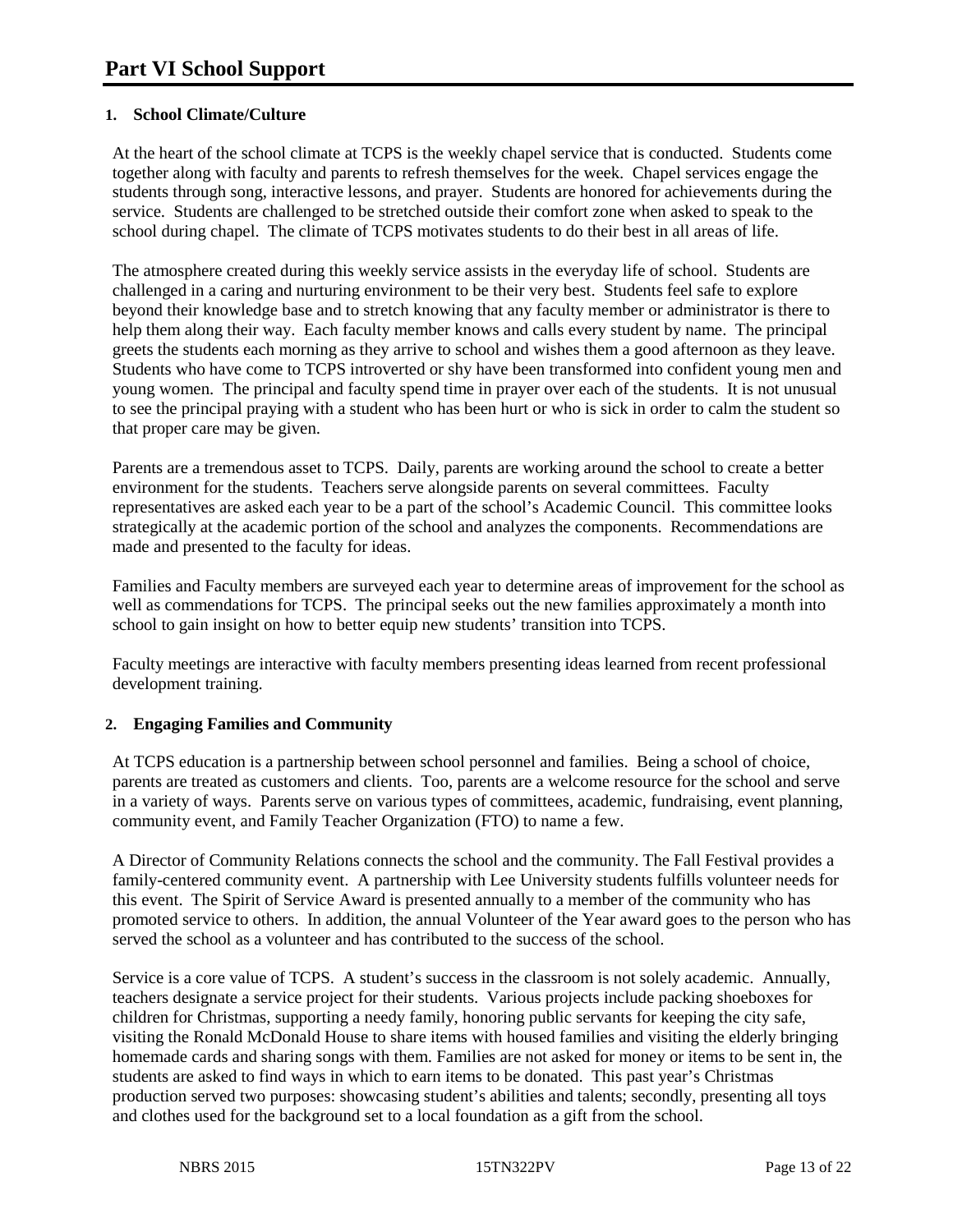The school has chosen not to have a day off for Martin Luther King Jr. day but rather a day to serve the community. Community leaders speak with the students about the man, the mission, and the message of Dr. King. Dignitaries, community members, and school families are invited to this event. After the service, the students will perform acts of community service for the school. One group will pick up trash, another will clean and disinfect preschool toys, while others will be painting and cleaning. Feeling ownership in the school is vital to the success of the student in terms of academia and in life.

## **3. Professional Development**

Tennessee Christian Preparatory School employs a Director of Continuous Improvement that coordinates the professional development of faculty, staff, and administration of the school. The philosophy of professional development is based on a quote from Benjamin Franklin, "Without continual growth and progress, such words as improvement, achievement, and success have no meaning". There are four aspects to professional development.

1. Each full-time faculty member participates in eight hours of professional development annually. Development activities may include professional workshops, graduate level coursework, seminars, professional association meetings, webinars, etc., and must be approved in advance by the building principal and Director of Continuous Improvement.

2. The eight hours of faculty development is in addition to what is offered to the faculty by TCPS administration. Prior to school beginning, the principal along with the Director of Continuous Improvement plan faculty development opportunities for the upcoming school year. This level of faculty development is based upon needs in curriculum as seen from the SAT scores, the most up to date information on student development (i.e. Brain Gyms) as well as any student cultural changes for the upcoming school year (i.e. diabetic training and epi-pen training).

3. Two days per year, volunteers are secured for the classrooms so teachers can participate in a half day long in-service. These days are designed to be current, real life in-servicing. One such in-service aided the faculty in assisting autistic students. TRIAD training from Vanderbilt University has been a part of this autistic awareness staff development.

4. Since learning from other educational professionals is essential, the faculty takes part in observing one another throughout the school year. This method of observing peers includes grade level classroom teachers as well as specialty teachers (i.e. Spanish, Music, Library, Technology, and Art, PE). These cross curricular observations allow the faculty to observe students in varied settings unlocking ways in which to serve the students more effectively.

Professional Development is designed to stay abreast of the latest theory and the reality of the classroom. Faculty and administration work together to search out the most innovative developments that will benefit the students. Once a faculty member attends a workshop, they share their experience with their peers.

#### **4. School Leadership**

"Oh the places you'll go" is the philosophy of the leadership at Tennessee Christian Preparatory School. These words penned by Dr. Seuss allude to the mantra that students can move mountains if given the correct tools. Students are given the opportunities to succeed and to fail during their time at TCPS.

Students learn as much through failure as they do through success. This philosophy allows students to learn regardless of the circumstances they face. It is through both avenues that a student's education is fulfilling. Faculty are empowered by leadership to teach the whole child, including the academic, the spiritual, moral, and emotional well-being of every student. For example, this year, the principal worked with the faculty to merge character education program into the bible curriculum. Each character trait is tied specifically to a bible verse to reinforce that these are not isolated characteristics but are harmonious with one another.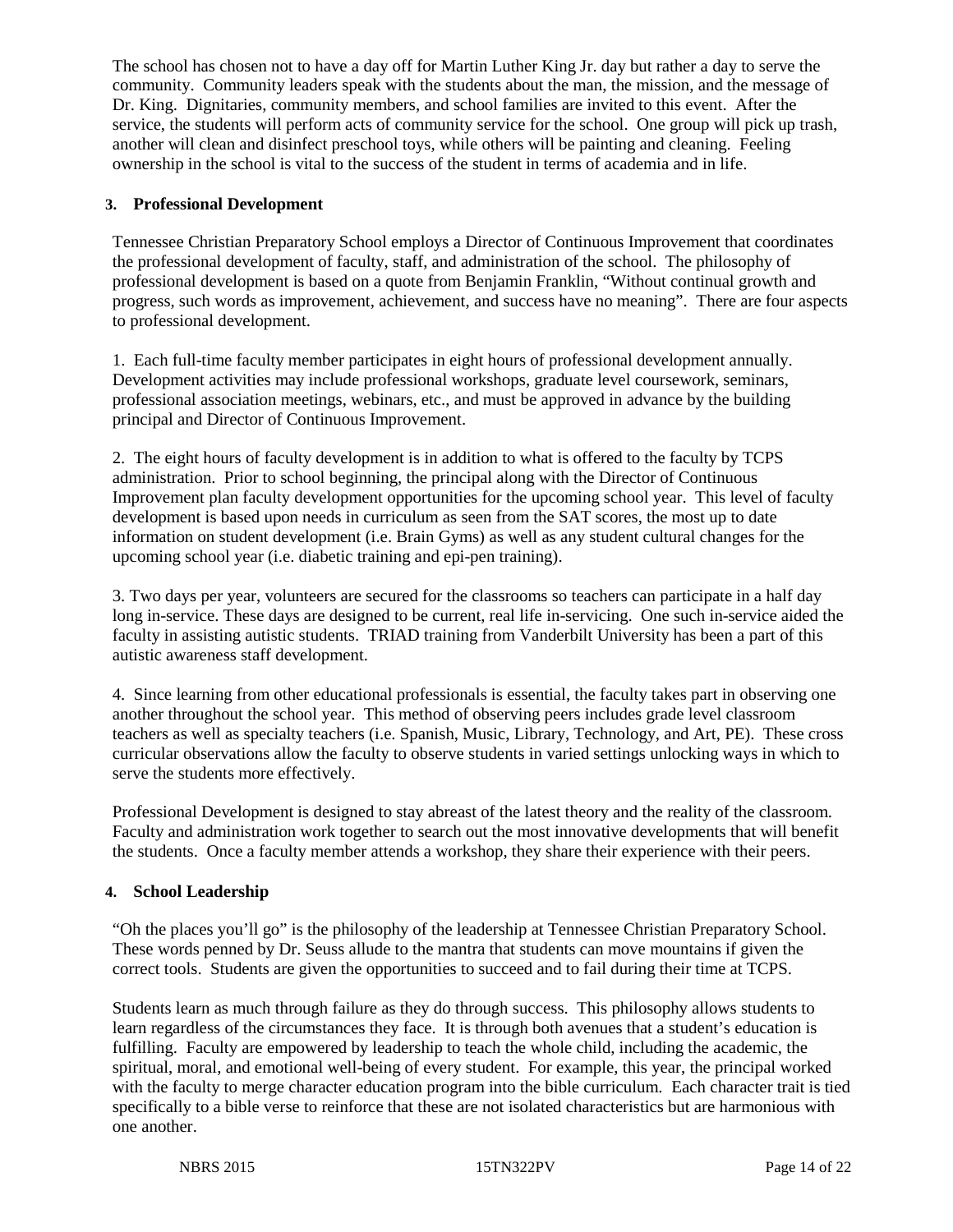The faculty has the autonomy to teach so that each student will maximize his/her learning potential. Every student will have the opportunity to be engaged regardless of learning style. During the weekly chapel service, the principal recognizes students for various achievements in different aspects of their lives.

The principal monitors the progress of each student. The principal and parent are notified automatically every time a student falls below a grade of 70. This alert affords the principal the opportunity to monitor struggling students and to aid the parent and teacher with an intervention for that student.

The faculty works with the Continuous Improvement Director to obtain additional professional development hours. Once hours are obtained, the faculty members present to the rest of the faculty information gained during individual development experiences. In addition, the principal assists each faculty member in developing an annual plan for continuous improvement and assist the faculty member in selecting workshops to attend.

Annually, at the beginning of the school year, the principal surveys new families and current families for information that will provide a comprehensive understanding of the unique learning style of each child. This information is shared with the administration and faculty so that adjustments can be made to the child's learning process, if necessary.

The success-driven and hardworking culture at TCPS is due to the school leadership, faculty, parents, and students working together for a common goal, that of educating the whole child.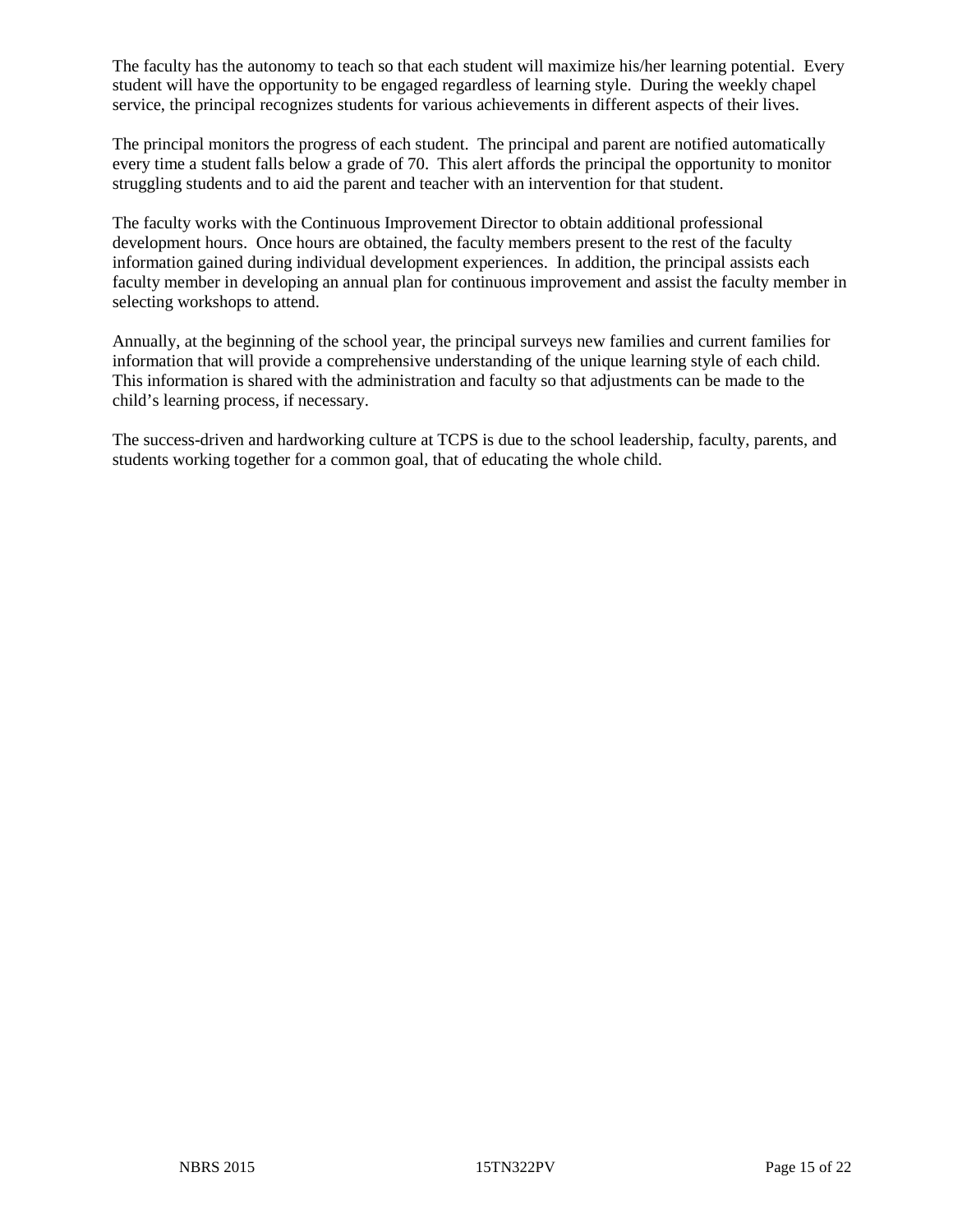# **PART VII - NON-PUBLIC SCHOOL INFORMATION**

*The purpose of this addendum is to obtain additional information from non-public schools as noted below.*

1. Non-public school association(s): Independent

Identify the religious or independent associations, if any, to which the school belongs. Select the primary association first.

- 2. Does the school have nonprofit, tax-exempt  $(501(c)(3))$  status? Yes  $\underline{X}$  No
- 3. What are the 2014-2015 tuition rates, by grade? (Do not include room, board, or fees.)

| Grade            | <b>Amount</b>  |
|------------------|----------------|
| $\bf K$          | \$7175         |
| $\,1\,$          | $\sqrt{$7625}$ |
| $\overline{2}$   | \$7625         |
| $\overline{3}$   | \$7625         |
| $\frac{4}{5}$    | \$7625         |
|                  | \$7625         |
| $\boldsymbol{6}$ | \$0            |
| $\overline{7}$   | \$0            |
| $\,8\,$          | \$0            |
| $\overline{9}$   | \$0            |
| 10               | \$0            |
| 11               | \$0            |
| 12               | \$0            |

#### **2014-2015 Tuition**

| 4. | What is the educational cost per student?<br>(School budget divided by enrollment)                     |        |
|----|--------------------------------------------------------------------------------------------------------|--------|
| 5. | What is the average financial aid per student?                                                         | \$3750 |
| 6. | What percentage of the annual budget is devoted to<br>scholarship assistance and/or tuition reduction? | 20%    |
| 7. | What percentage of the student body receives<br>scholarship assistance, including tuition reduction?   |        |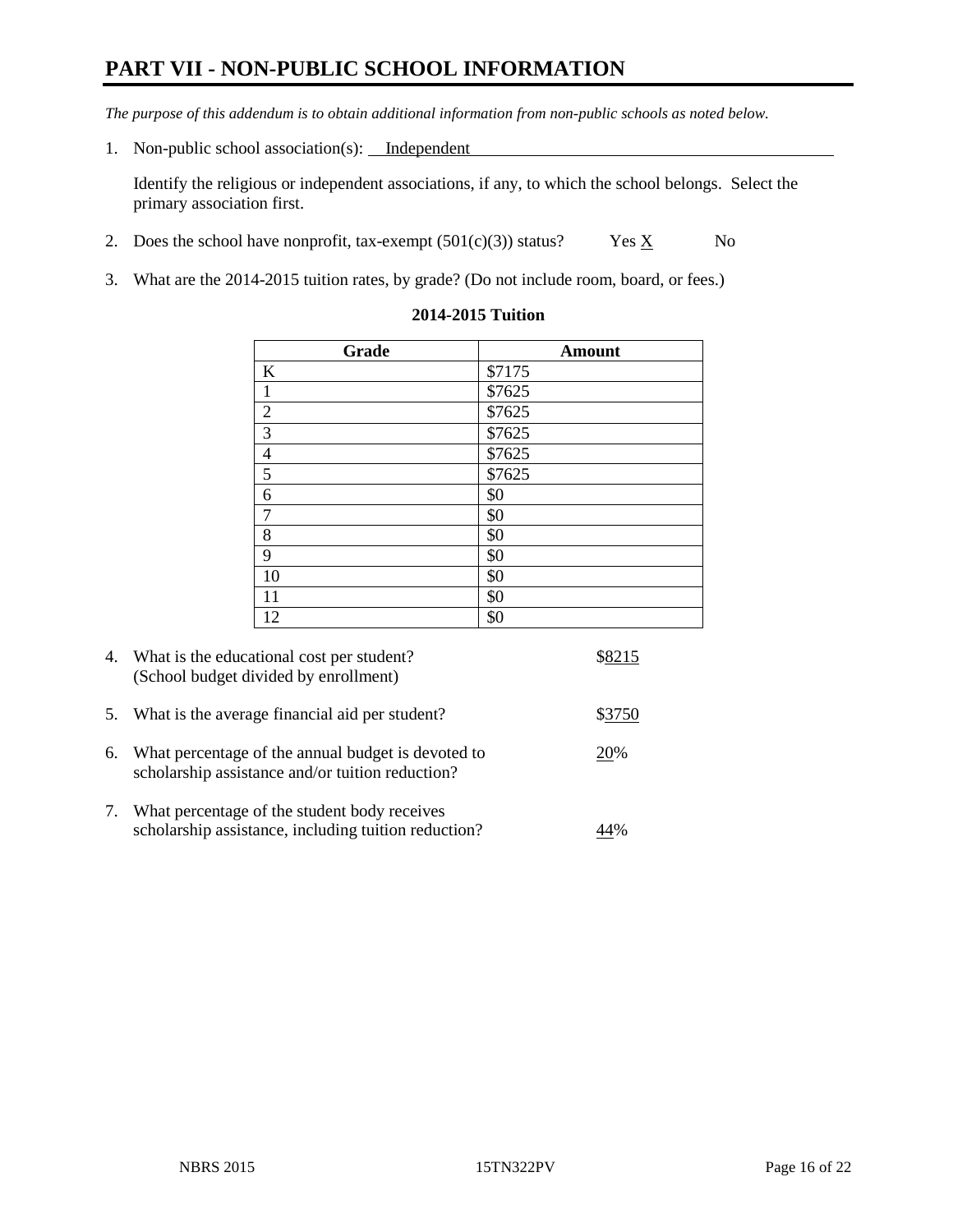| <b>Subject: Math</b>                      | <b>Test:</b> Stanford 10th Edition, Form A |
|-------------------------------------------|--------------------------------------------|
| Grade: 3                                  | <b>Edition/Publication Year: 2007</b>      |
| <b>Publisher:</b> Pearson Education, Inc. | Scores are reported here as: Scaled scores |

| School Year                      | 2013-2014 | 2012-2013 | 2011-2012      | 2010-2011 | 2009-2010 |
|----------------------------------|-----------|-----------|----------------|-----------|-----------|
| Testing month                    | May       | May       | May            | May       | May       |
| <b>SCHOOL SCORES</b>             |           |           |                |           |           |
| <b>Average Score</b>             | 656.5     | 653       | 658            | 661       | 646       |
| Number of students tested        | 12        | 23        | 22             | 14        | 19        |
| Percent of total students tested | 100       | 100       | 100            | 100       | 100       |
| Number of students               |           |           |                |           |           |
| alternatively assessed           |           |           |                |           |           |
| Percent of students              | $\Omega$  | $\Omega$  | $\overline{0}$ | $\Omega$  | $\theta$  |
| alternatively assessed           |           |           |                |           |           |
| <b>SUBGROUP SCORES</b>           |           |           |                |           |           |
| 1. Other 1                       |           |           |                |           |           |
| <b>Average Score</b>             |           |           |                |           |           |
| Number of students tested        |           |           |                |           |           |
| 2. Other 2                       |           |           |                |           |           |
| <b>Average Score</b>             |           |           |                |           |           |
| Number of students tested        |           |           |                |           |           |
| 3. Other 3                       |           |           |                |           |           |
| <b>Average Score</b>             |           |           |                |           |           |
| Number of students tested        |           |           |                |           |           |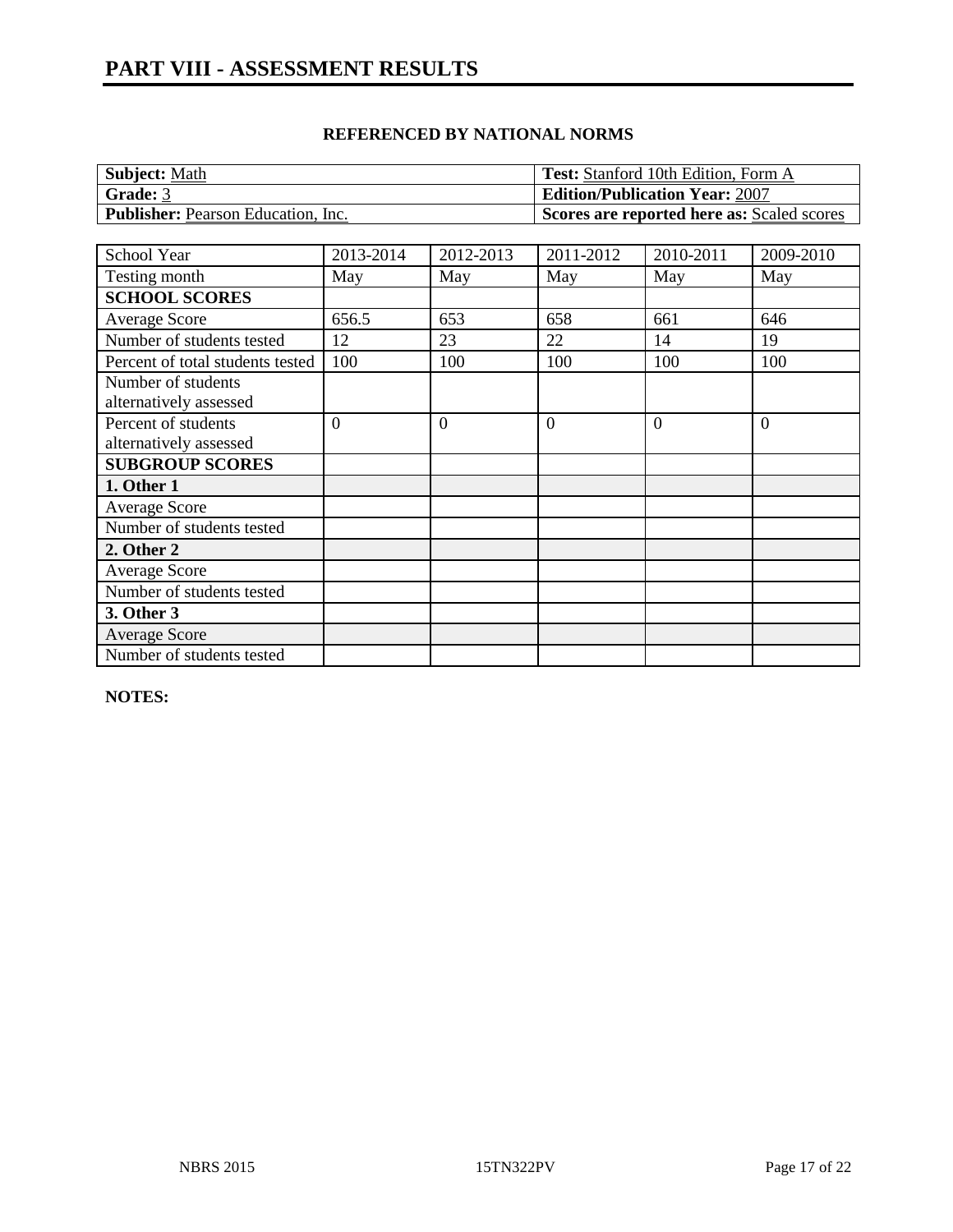| Subject: Math                             | <b>Test:</b> Stanford 10th Edition, Form A |
|-------------------------------------------|--------------------------------------------|
| Grade: 4                                  | <b>Edition/Publication Year: 2007</b>      |
| <b>Publisher:</b> Pearson Education, Inc. | Scores are reported here as: Scaled scores |

| School Year                                   | 2013-2014 | 2012-2013      | 2011-2012      | 2010-2011 | 2009-2010      |
|-----------------------------------------------|-----------|----------------|----------------|-----------|----------------|
| Testing month                                 | May       | May            | May            | May       | May            |
| <b>SCHOOL SCORES</b>                          |           |                |                |           |                |
| <b>Average Score</b>                          | 671.3     | 677            | 671            | 667       | 664            |
| Number of students tested                     | 23        | 19             | 16             | 14        | 20             |
| Percent of total students tested              | 100       | 100            | 100            | 100       | 100            |
| Number of students<br>alternatively assessed  |           |                |                |           |                |
| Percent of students<br>alternatively assessed | $\theta$  | $\overline{0}$ | $\overline{0}$ | $\Omega$  | $\overline{0}$ |
| <b>SUBGROUP SCORES</b>                        |           |                |                |           |                |
| 1. Other 1                                    |           |                |                |           |                |
| <b>Average Score</b>                          |           |                |                |           |                |
| Number of students tested                     |           |                |                |           |                |
| 2. Other 2                                    |           |                |                |           |                |
| <b>Average Score</b>                          |           |                |                |           |                |
| Number of students tested                     |           |                |                |           |                |
| 3. Other 3                                    |           |                |                |           |                |
| <b>Average Score</b>                          |           |                |                |           |                |
| Number of students tested                     |           |                |                |           |                |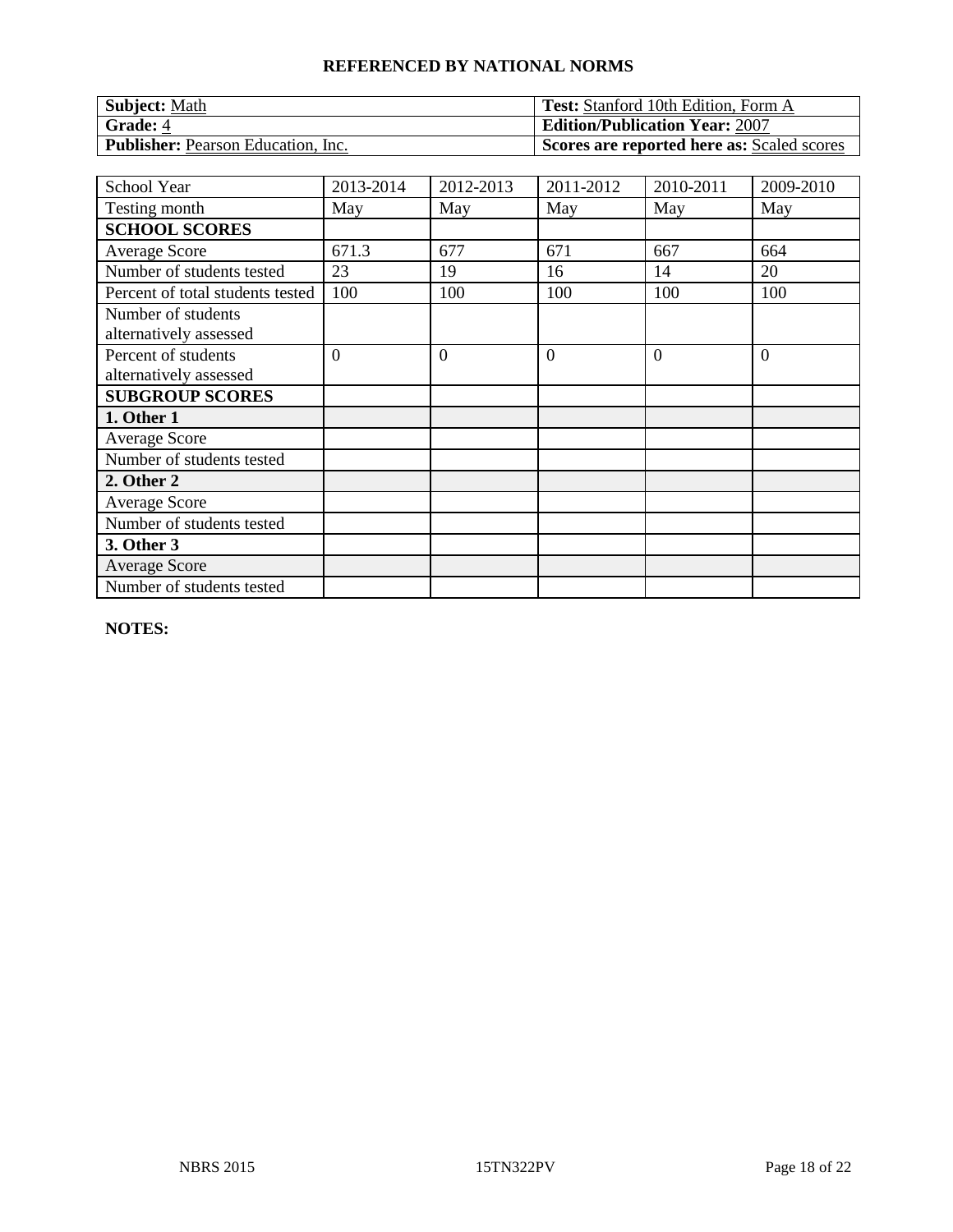| Subject: Math                             | <b>Test:</b> Stanford 10th Edition, Form A |
|-------------------------------------------|--------------------------------------------|
| Grade: 5                                  | <b>Edition/Publication Year: 2007</b>      |
| <b>Publisher:</b> Pearson Education, Inc. | Scores are reported here as: Scaled scores |

| School Year                                   | 2013-2014      | 2012-2013 | 2011-2012 | 2010-2011 | 2009-2010 |
|-----------------------------------------------|----------------|-----------|-----------|-----------|-----------|
| Testing month                                 | May            | May       | May       | May       | May       |
| <b>SCHOOL SCORES</b>                          |                |           |           |           |           |
| <b>Average Score</b>                          | 699.7          | 713       | 691       | 701       | 712       |
| Number of students tested                     | 23             | 19        | 19        | 16        | 11        |
| Percent of total students tested              | 100            | 100       | 100       | 100       | 100       |
| Number of students<br>alternatively assessed  |                |           |           |           |           |
| Percent of students<br>alternatively assessed | $\overline{0}$ |           |           |           |           |
| <b>SUBGROUP SCORES</b>                        |                |           |           |           |           |
| 1. Other 1                                    |                |           |           |           |           |
| <b>Average Score</b>                          |                |           |           |           |           |
| Number of students tested                     |                |           |           |           |           |
| 2. Other 2                                    |                |           |           |           |           |
| <b>Average Score</b>                          |                |           |           |           |           |
| Number of students tested                     |                |           |           |           |           |
| 3. Other 3                                    |                |           |           |           |           |
| <b>Average Score</b>                          |                |           |           |           |           |
| Number of students tested                     |                |           |           |           |           |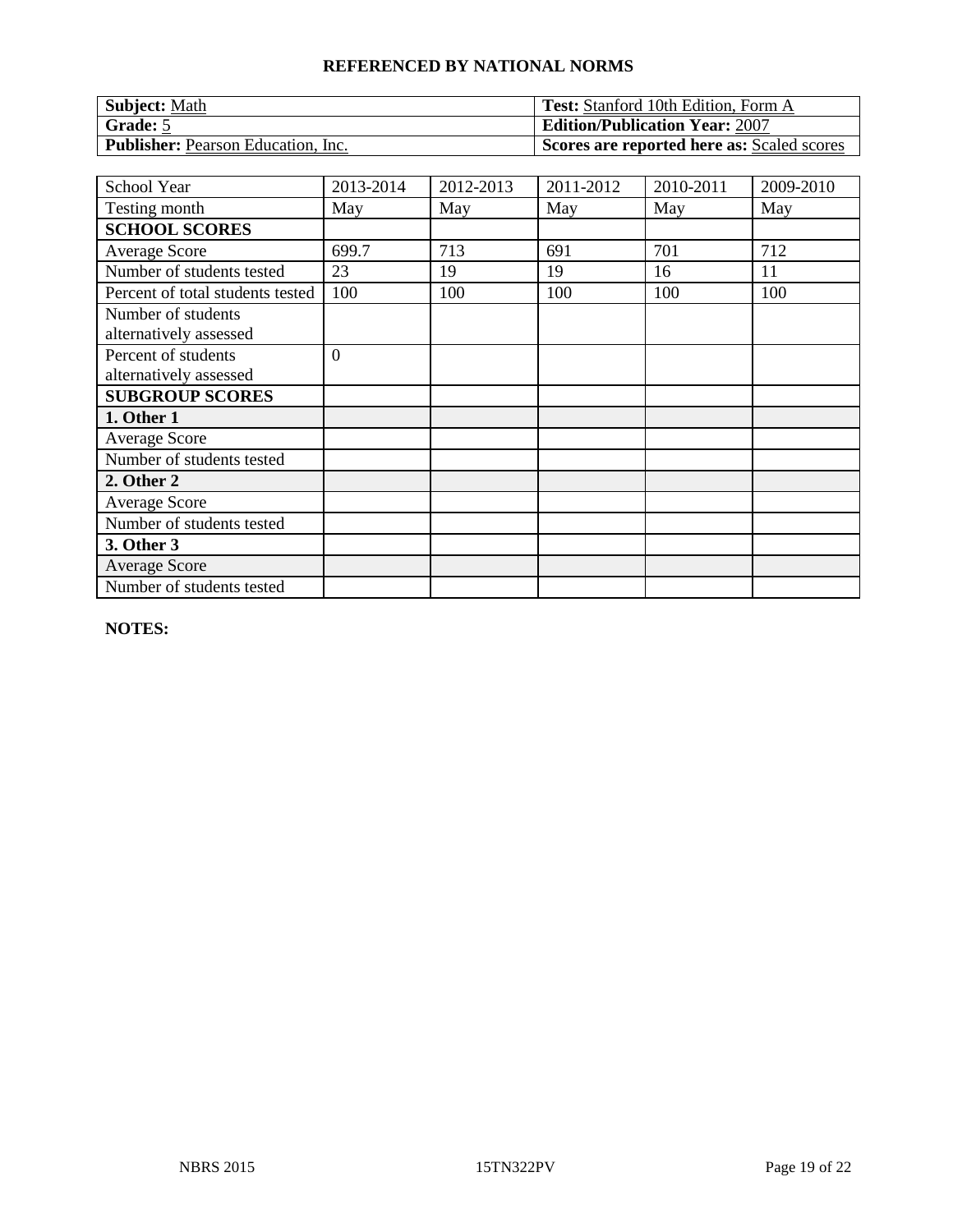| <b>Subject:</b> Reading/ELA               | <b>Test:</b> Stanford 10th Edition, Form A |
|-------------------------------------------|--------------------------------------------|
| Grade: 3                                  | <b>Edition/Publication Year: 2007</b>      |
| <b>Publisher:</b> Pearson Education, Inc. | Scores are reported here as: Scaled scores |

| School Year                                   | 2013-2014      | 2012-2013      | 2011-2012      | 2010-2011 | 2009-2010      |
|-----------------------------------------------|----------------|----------------|----------------|-----------|----------------|
| Testing month                                 | May            | May            | May            | May       | May            |
| <b>SCHOOL SCORES</b>                          |                |                |                |           |                |
| Average Score                                 | 664.8          | 658            | 654            | 662       | 644            |
| Number of students tested                     | 12             | 23             | 22             | 14        | 19             |
| Percent of total students tested              | 100            | 100            | 100            | 100       | 100            |
| Number of students<br>alternatively assessed  |                |                |                |           |                |
| Percent of students<br>alternatively assessed | $\overline{0}$ | $\overline{0}$ | $\overline{0}$ | $\theta$  | $\overline{0}$ |
| <b>SUBGROUP SCORES</b>                        |                |                |                |           |                |
| 1. Other 1                                    |                |                |                |           |                |
| <b>Average Score</b>                          |                |                |                |           |                |
| Number of students tested                     |                |                |                |           |                |
| 2. Other 2                                    |                |                |                |           |                |
| <b>Average Score</b>                          |                |                |                |           |                |
| Number of students tested                     |                |                |                |           |                |
| 3. Other 3                                    |                |                |                |           |                |
| <b>Average Score</b>                          |                |                |                |           |                |
| Number of students tested                     |                |                |                |           |                |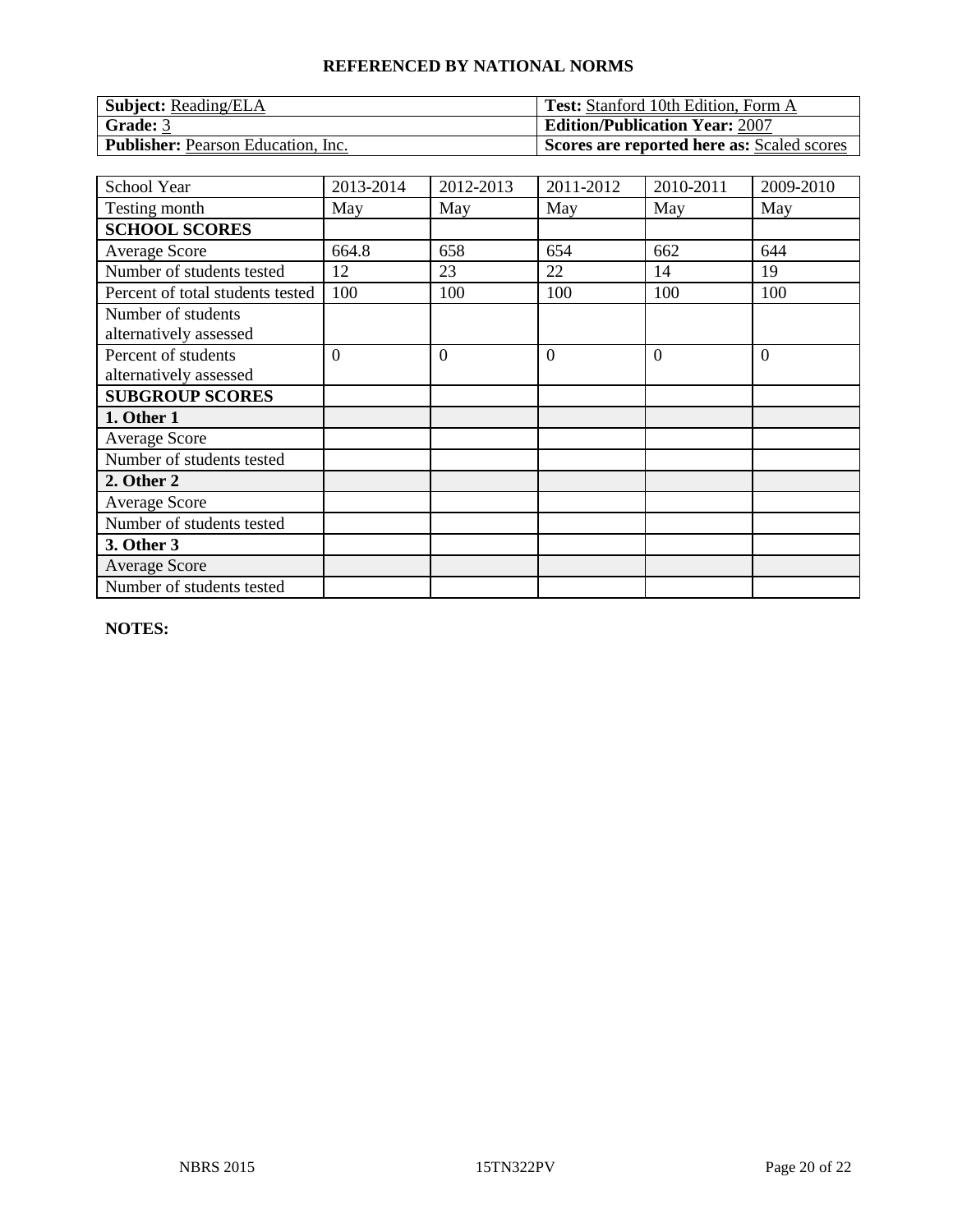| <b>Subject:</b> Reading/ELA               | <b>Test:</b> Stanford 10th Edition, Form A |
|-------------------------------------------|--------------------------------------------|
| Grade: 4                                  | <b>Edition/Publication Year: 2007</b>      |
| <b>Publisher:</b> Pearson Education, Inc. | Scores are reported here as: Scaled scores |

| School Year                                   | 2013-2014      | 2012-2013      | 2011-2012      | 2010-2011 | 2009-2010      |
|-----------------------------------------------|----------------|----------------|----------------|-----------|----------------|
| Testing month                                 | May            | May            | May            | May       | May            |
| <b>SCHOOL SCORES</b>                          |                |                |                |           |                |
| <b>Average Score</b>                          | 669.6          | 672            | 660            | 696       | 673            |
| Number of students tested                     | 23             | 19             | 16             | 14        | 20             |
| Percent of total students tested              | 100            | 100            | 100            | 100       | 100            |
| Number of students<br>alternatively assessed  |                |                |                |           |                |
| Percent of students<br>alternatively assessed | $\overline{0}$ | $\overline{0}$ | $\overline{0}$ | $\Omega$  | $\overline{0}$ |
| <b>SUBGROUP SCORES</b>                        |                |                |                |           |                |
| 1. Other 1                                    |                |                |                |           |                |
| <b>Average Score</b>                          |                |                |                |           |                |
| Number of students tested                     |                |                |                |           |                |
| 2. Other 2                                    |                |                |                |           |                |
| <b>Average Score</b>                          |                |                |                |           |                |
| Number of students tested                     |                |                |                |           |                |
| 3. Other 3                                    |                |                |                |           |                |
| <b>Average Score</b>                          |                |                |                |           |                |
| Number of students tested                     |                |                |                |           |                |